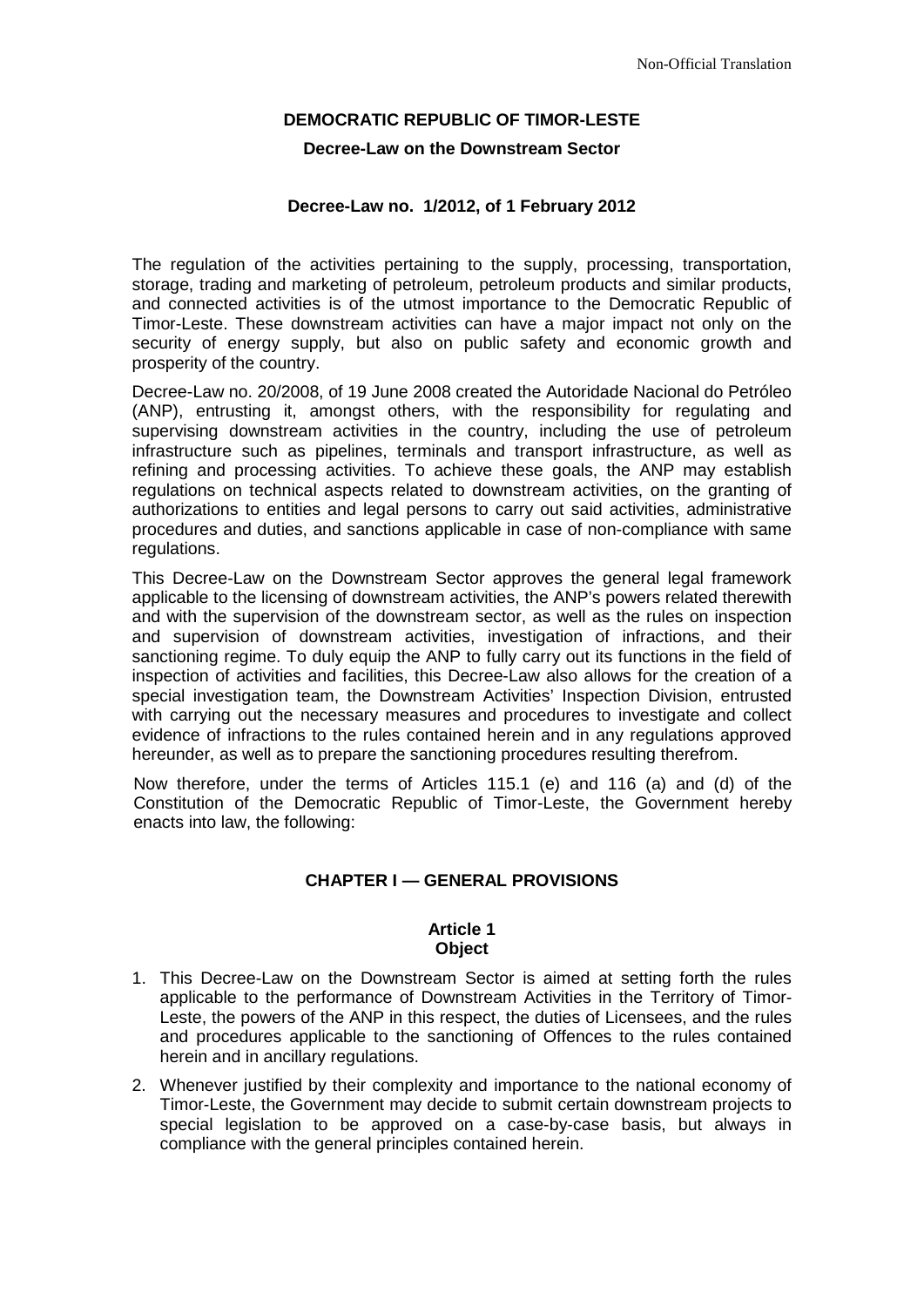#### **Definitions**

For the purposes of this Decree-Law and the ancillary regulations approved hereunder, the following terms shall have the meanings set out below:

- (a) *Downstream Activity:* means any activity carried out downstream of exploration and production of Crude Oil and Natural Gas not affecting any reservoir, as well as of feedstocks for the production of Biofuels or for any other alternative forms of fuels, including Supply, Processing, Transportation, Storage, Trading and Marketing, which is carried out independently from exploration and production ("upstream") operations and for commercial purposes;
- (b) *Storage:* means the activity aimed at receiving, collecting, keeping and releasing of Crude Oil, feedstocks for Biofuels or for any other alternative forms of Fuels, as well as Natural Gas, Biofuels and Fuels for commercial purposes, or for exclusive use by the Licensee in its business activities or for residential purposes;
- (c) *Notice of Offence:* means the notice prepared by an inspection authority referred in Article 44.1;
- (d) *Autoridade Nacional do Petróleo or ANP:* means the Autoridade Nacional do Petróleo of Timor-Leste, created by Decree-Law no. 20/2008, of 19 June 2008;
- (e) *Biofuels:* means Fuel derived from organic matter (obtained directly from plants, or indirectly from agricultural, commercial, domestic, and/or industrial waste);
- (f) *Fuel:* means products processed and blended from Crude Oil and Condensate, namely gaseous Fuels (such as Liquid Petroleum Gas), liquid Fuels (such as automotive and aviation grades of gasoline, kerosene, various aviation turbine fuels, and diesel fuels), other Fuel oils (commercial fuel heavier than gasoline and naphtha used for the generation of heat or power) and other products (such as lubricants, paraffins, sulfur, bulk tar, asphalt, petroleum coke and petrochemical feedstocks);
- (g) *Trading*: means the activity aimed at importing and exporting Natural Gas, Biofuels, and any other forms of Fuels, and other products processed and derived from Crude Oil and Condensate for commercial purposes, independently from upstream operations;
- (h) *Condensate:* means all liquid hydrocarbons obtained from Natural Gas by condensation or extraction;
- (i) *Fuel, Lubricant and Biofuels Quality Standard:* means a technical quality standard for fuels, lubricants and products processed and blended from Crude Oil and Condensate, as well as for biofuels approved under the regulations referred in Article 7.2 (d);
- (j) *Supply*: means the activity aimed at purchasing and importing Natural Gas, Crude Oil and Condensate, as well as feedstocks for Biofuels or for any other alternative forms of Fuels for Processing;
- (k) *Natural Gas:* means any hydrocarbons or mixture of hydrocarbons and other gases consisting primarily of methane which at a temperature of 15ºC and 101.325 kPa are predominantly in gaseous state;
- (l) *Liquefied Natural Gas* or *LNG:* means Natural Gas (predominantly methane and ethane) that has been temporarily condensed to liquid form close to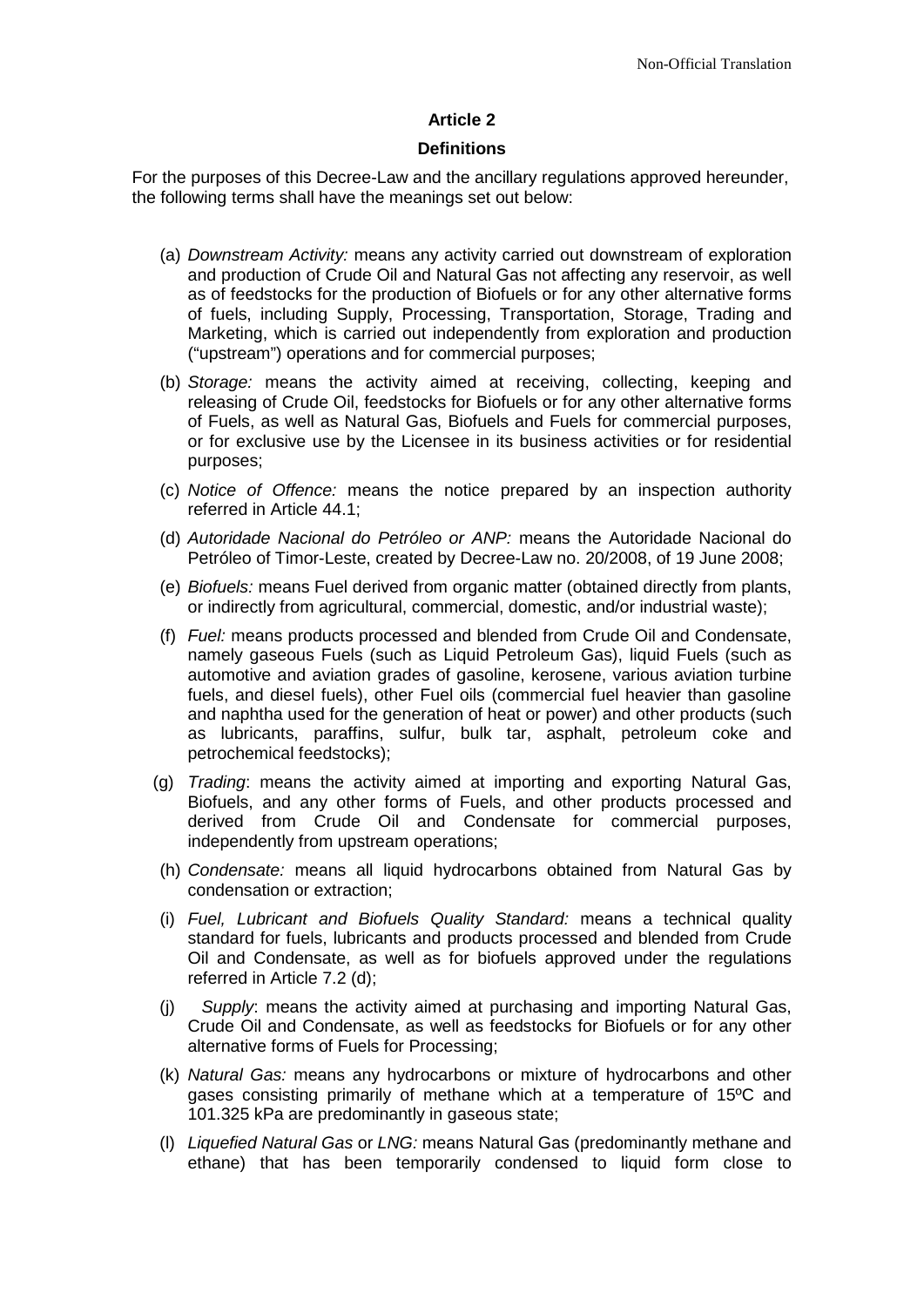atmospheric pressure by freezing to a temperature of approximately – 162ºC (-260ºF) for ease of Storage or Transport in insulated pressure containers;

- (m)*Liquefied Petroleum Gas* or *LPG:* means a group of hydrocarbons processed and derived from Crude Oil refining or Natural Gas fractionation, composed mainly of a mixture of propane and butane, and which is used as combusting Fuel;
- (n) *Offence* or *Administrative Offence:* means an Offence under this Decree-Law or its ancillary regulations and subject to the special rules contained in Chapter V of this Decree-Law;
- (o) *Downstream Infrastructure:* means any onshore or offshore infrastructure, plants and equipment located in the Territory of Timor-Leste, as well as any integrated supporting offshore infrastructure, used for the gathering, Storage, Processing and Transportation of Crude Oil, Natural Gas, and feedstocks for Biofuels and for any other alternative forms of fuels, as well as Biofuels and Fuels, and for activities related to the sale thereof, which are carried out independently from upstream operations, for Processing and commercial purposes;
- (p) *Inspector:* means a person appointed as an inspector by the ANP to carry out inspection activities pursuant to Chapter V of this Decree-Law;
- (q) *Interested Person:* means any physical or legal person whose interests may be affected by Downstream Activities or by a decision taken pursuant to this Decree-Law, including the applicant for a License;
- (r) *License:* means an authorization issued by the ANP under Chapter III of this Decree-Law, allowing a legal person to carry out Downstream Activities in the Territory of Timor-Leste;
- (s) *Licensee:* means a legal person to which a License is granted under Chapter III of this Decree-Law;
- (t) *Marketing:* means the activity aimed at purchasing, selling and distributing Fuels and other products processed and derived from Crude Oil, from Condensate, feedstocks for Biofuels or for any other alternative forms of Fuels in the local market through retail, wholesale and direct sales channels, as well as purchasing, selling and distributing Natural Gas in the local market;
- (u) *Offence Report:* means the report prepared under Article 44.2;
- (v) *Petroleum*: means any naturally occurring hydrocarbon, whether in a gaseous, liquid or solid state, and any mixture of naturally occurring hydrocarbons, whether in a gaseous, liquid or solid state;
- (w) *Crude Oil:* means crude mineral oil and all liquid hydrocarbons in their natural state;
- (x) *Processing:* means the activity aimed at purifying, improving of quality, and increasing added value of Natural Gas, Crude Oil, Condensate, and feedstocks for Biofuels and for any other alternative forms of Fuels, including refining, LNG and LPG production and similar activities, such as transformation of its byproducts;
- (y) *Public Register:* means the register maintained by the ANP, foreseen in Article 17;
- (z) *Pricing Regulations:* means any type of rule or mechanism, established by the ANP, to control, prevent and/or, regulate, price fixing, price fluctuation and speculation in the market, such as, amongst others, rules and mechanisms on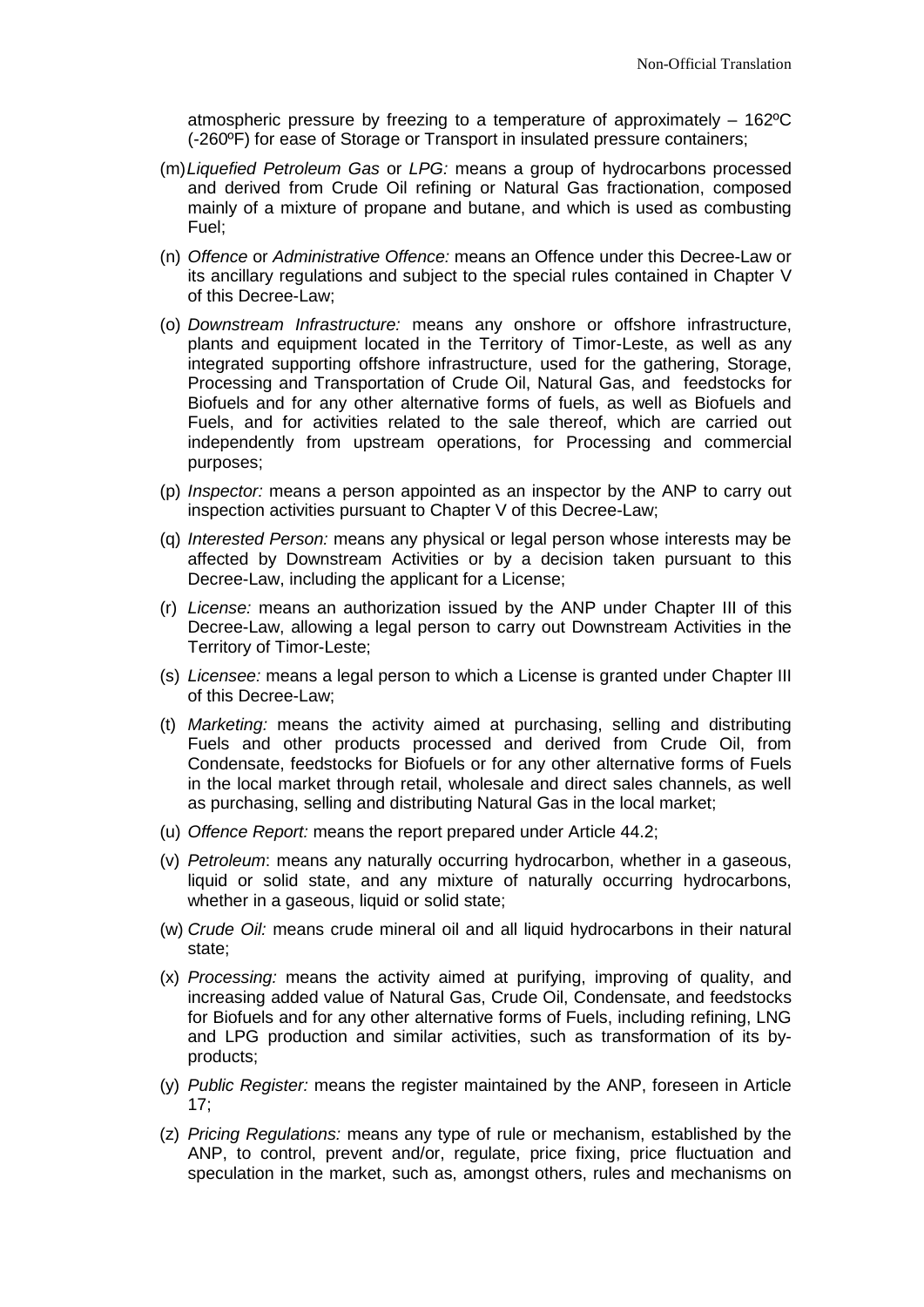maximum and minimum price caps, price determination methods and criteria, and rules on anti-competition practices;

- (aa) *Technical Requirements*: means the set of rules and requirements of a technical, technological or scientific nature aimed at ensuring, amongst other purposes, that the equipment, facilities and any other means used to carry out Downstream Activities fulfill the minimum accepted standards, as defined by the ANP, notably in terms of engineering and design, construction and installation, operation, performance, reliability, safety, and quality. The ANP may, from time to time, adopt such internationally, regional or otherwise adopted recognized Technical Requirements as it deems appropriate, including those issued by international organizations and entities that issue guidelines and rules in respect of the Downstream sector;
- (bb) *Fine:* means any penalty imposed as a consequence of an Administrative Offence established in this Decree-Law, which under Chapter V results in the payment by the offender of a monetary amount;
- (cc) *National Oil & Gas Security*: means a situation of accumulated Storage of Crude Oil, Natural Gas and Fuels that is sufficient to guarantee the Supply and distribution of Fuels and feedstocks for Processing activities in Timor-Leste, in situations of national emergency and disruption of Supply;
- (dd) *Territory of Timor-Leste*: means the territory defined in Article 4 of the Constitution of the Democratic Republic of Timor-Leste;
- (ee) *Transportation:* means the activity aimed at transporting Crude Oil, Condensate, Natural Gas, feedstocks for Biofuels and for any other alternative forms of Fuels, as well as of their processed and derived products for commercial purposes, either by ship, pipeline, road transportation or rail.

## **Article 3**

#### **Geographical scope**

- 1. This Decree-Law shall apply to all Downstream Activities carried out in the Territory of Timor-Leste, as defined in Article 4 (dd).
- 2. This Decree-Law shall not apply to any areas of the Territory of Timor-Leste subject to a special legal regime.

## **Article 4**

#### **Personal Scope**

This Decree-Law shall apply to all legal or physical persons, irrespective of their public or private nature, or nationality, that wish to carry out one or more of the activities regulated hereunder, including all members of international organizations or missions present in the Territory of Timor-Leste, irrespective of their mandate.

# **Article 5**

#### **Principles**

The performance of Downstream Activities subject to this Decree-Law and ancillary regulations is governed by the following general principles:

(a) Prior licensing by the ANP;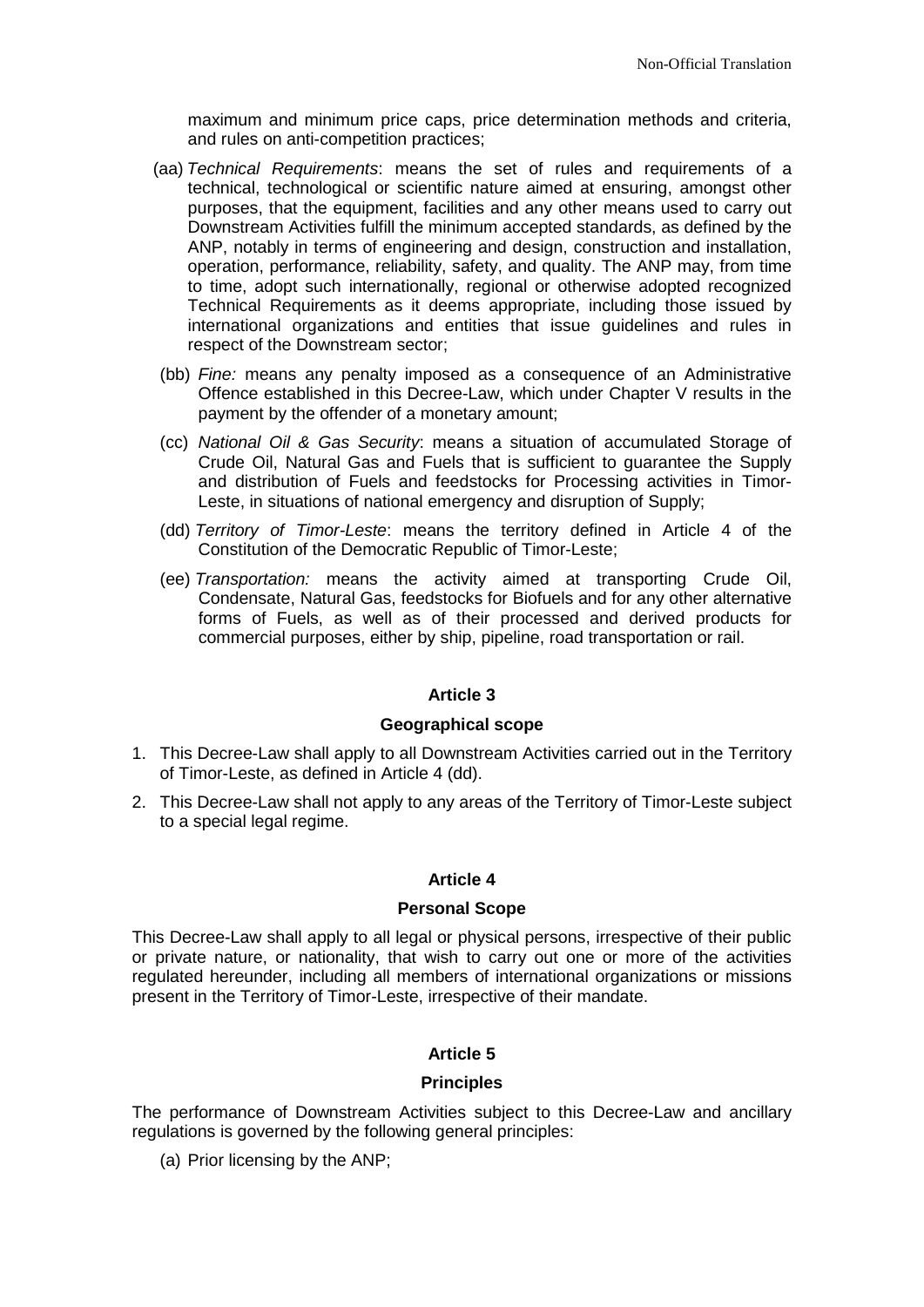- (b) Maximizing Timor-Leste's participation;
- (c) Technical and economic capability of Licensees;
- (d) Freedom of access to Downstream Activities and to participate in tenders for granting of the respective Licenses, subject to applicable laws and regulations;
- (e) Neutrality and non-discrimination between Licensees and applicants for a License;
- (f) Access to information of a non-confidential nature;
- (g) ANP supervision;
- (h) Compliance with applicable Technical Requirements and rules, and administrative and reporting duties;
- (i) Personal and financial liability for breach of rules and duties;
- (j) Universal and stable availability of Fuels and lubricants throughout the Territory of Timor-Leste;
- (k) Compliance with Fuel, Lubricant, and Biofuel Quality Standards;
- (l) Fair market competition;
- (m) Transparency;
- (n) Compliance with applicable laws and regulations on environmental protection.

#### **Public domain**

- 1. By decision duly grounded on public interest, the ANP may request that the Government classify existing or future Downstream Infrastructure aimed at the public distribution of Fuel in the Territory of Timor-Leste as State's Public Domain.
- 2. The classification of existing infrastructure as State Public Domain shall be preceded by the acquisition of the same by direct negotiation or, whenever an agreement with the current owner is not possible, by means of expropriation for public interest under the terms of the law.
- 3. The reasons of public interest mentioned in Article 6.1 may be grounded, amongst others, on enforcement of the principles outlined in Article 5, or in the pursuance of the ANP's powers and responsibilities defined in Article 7.
- 4. After consulting with the State's supervisory body, the ANP may grant rights to operate Downstream Infrastructure classified as State Public Domain under Article 6.1 to public entities, or legal or physical persons by means of a concession contract. Amongst other details, the contract shall establish the terms of the concession and guarantee the access of third parties to the infrastructure.

## **CHAPTER II — POWERS OF THE ANP**

# **Article 7**

#### **Powers and responsibilities**

1. The ANP's powers and responsibilities in the management and supervision of the downstream sector include: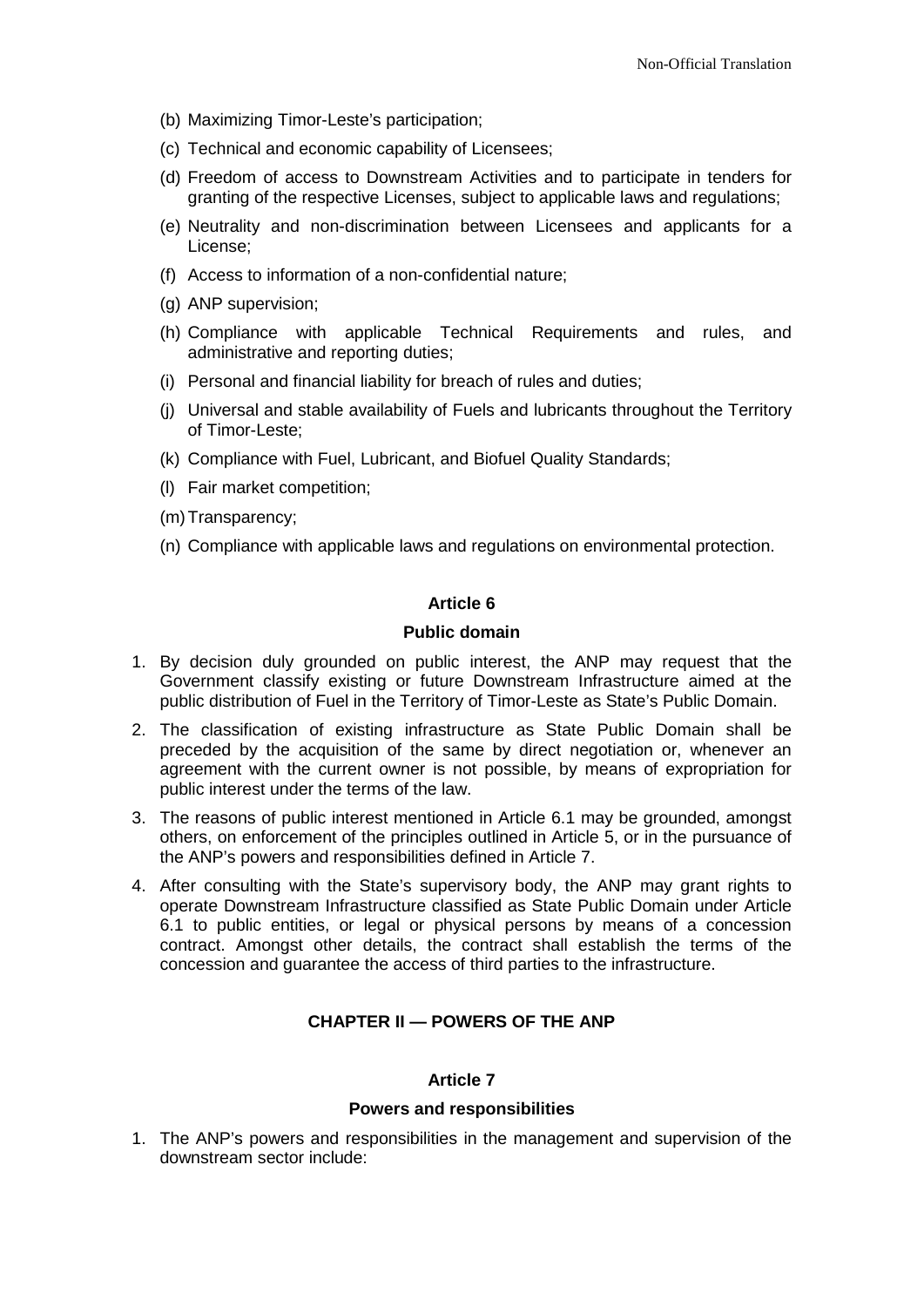- (a) Promoting the rational and efficient use and optimization of installed infrastructural capacity;
- (b) Guaranteeing access by all interested parties to existing surplus infrastructural capacity;
- (c) Licensing legal persons to carry out Downstream Activities;
- (d) Supervising compliance with all laws and regulations applicable to Downstream Activities;
- (e) Carrying out inspection activities and collecting evidence of breach of applicable laws and of the regulations mentioned in Article 7.2;
- (f) Organizing and preparing sanctioning proceedings and application of Fines and other measures and additional sanctions for breach of the applicable laws and the regulations mentioned in Article 7.2;
- (g) Maintaining a central registry of all Downstream Infrastructure located in the Territory of Timor-Leste;
- (h) Advising the Government in all downstream-related issues, including the issuance of opinions and recommendations on management and efficient use of Fuels, the establishment of special measures in case of national emergency and pricing policies;
- (i) Ensuring the supply of Fuels and lubricants throughout all of the Territory of Timor-Leste;
- (j) Ensuring all equipment used in Downstream Activities is in accordance with industry practices;
- (k) Request from the Government, within the scope of the ANP's activities, the declaration of public interest in expropriations of land or other assets required for the construction and operation of Downstream Infrastructure;
- (l) Subject to the Government's supervision, coordinating the management of the downstream sector and the distribution of Fuels in cases of national emergency, natural catastrophes, war, rebellion, or similar situations, under the regulations to be approved by the ANP.

2. To carry out its activities under this Decree-Law, the ANP shall issue regulations on the following matters, which shall be binding on all public and private legal and physical persons:

- (a) Administrative procedures, requirements and fees for the granting, renewal and modification of Licenses authorizing the performance of Downstream Activities;
- (b) Technical Requirements and rules for the construction, modification, operation and decommissioning of Downstream Infrastructure and for carrying out the various Downstream Activities subject to this Decree-Law, including the mandatory preparation of a safety case outlining the infrastructure's capability to maintain adequate safety levels in case of failure;
- (c) Technical requirements for Supply, Processing, Transportation, Storage, Marketing and Trading activities;
- (d) Fuel, Lubricant and Biofuel Quality Standards and specifications;
- (e) Fuel supply stations and respective equipment;
- (f) Public Register referred in Article 17 of this Decree-Law;
- (g) Central registry of Downstream Infrastructure;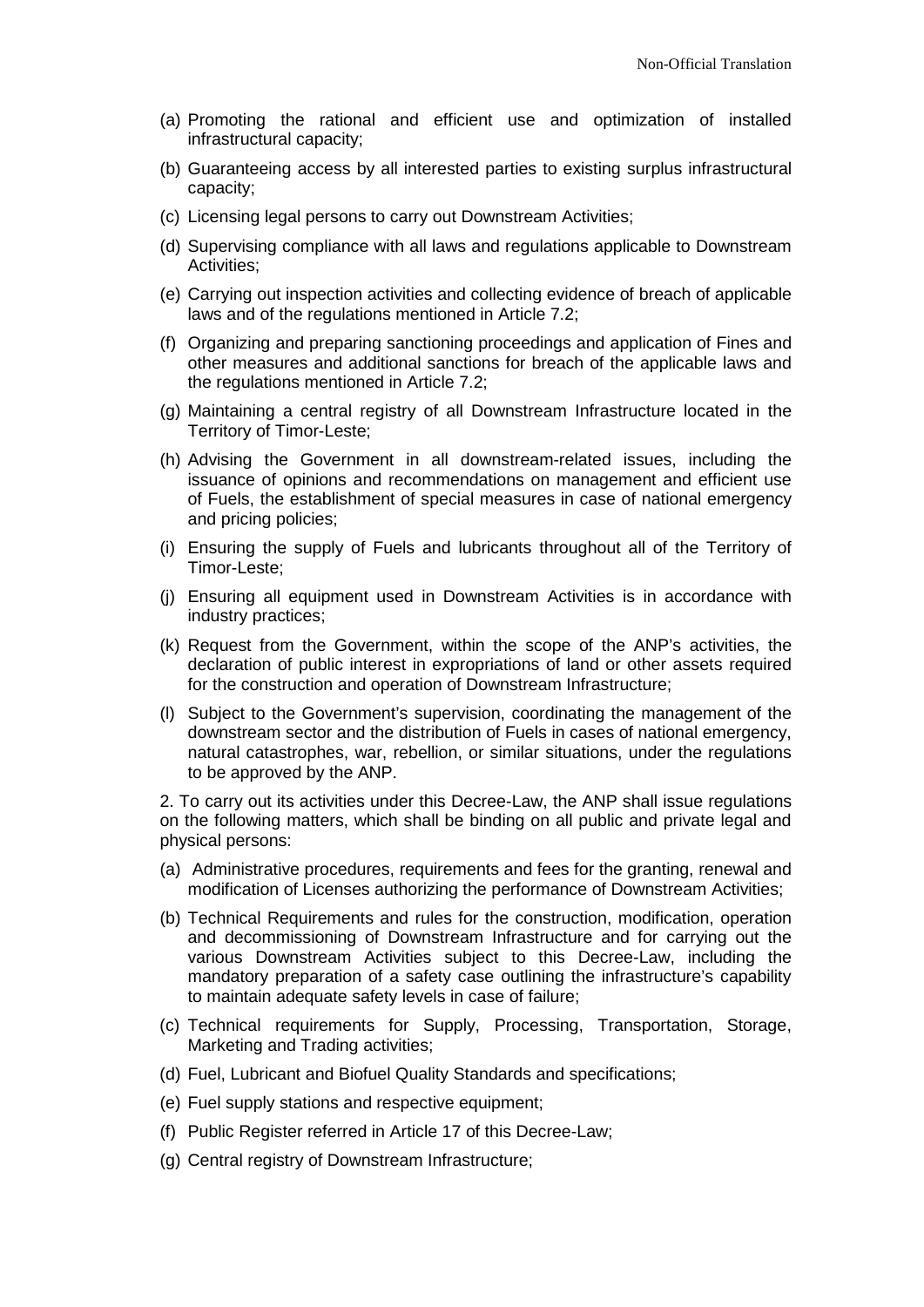- (h) ANP's Inspectors;
- (i) Licensees' record-keeping and annual filing obligations;
- (j) National Petroleum Security, including constitution of the national strategic reserve and management of the downstream sector and the distribution of Fuels in emergency situations;
- (k) Pricing Regulations;
- (l) The Downstream Activities' Inspection Division;
- (m)ANP's role in ensuring fair market competition, notably in avoiding price manipulation, monopolies and any other anti-competition arrangements;
- (n) Any other matters connected with the regulation and supervision of the downstream sector.
- 3. The regulations mentioned in Article 7.2 (j) shall include the ANP's right to, on behalf of the State, forcefully request the use of Downstream Infrastructure and operate the same in case of public interest aimed at guaranteeing stability and universality of supply of Fuels and lubricants, notably in force majeure situations, subject to payment of fair compensation assessed under the terms set forth for expropriation for public interest.
- 4. The regulations approved under Article 7.2 above shall become effective upon publication in the *Jornal da República*.

## **CHAPTER III — LICENSING OF ACTIVITIES**

#### **Article 8**

#### **Activities subject to prior licensing**

- 1. The following activities are subject to prior licensing by the ANP:
	- (a) Supply activities;
	- (b) Processing activities;
	- (c) Storage activities;
	- (d) Transportation activities;
	- (e) Marketing activities;
	- (f) Trading activities;
	- (g) Construction and operation of pipelines and Fuel distribution networks;
	- (h) Construction and operation of Fuel supply stations;
	- (i) Any other activities falling within the scope of the ANP's authority, as specifically foreseen in the regulations to be approved by the latter.
- 2. The performance of more than one Downstream Activity listed in Article 8.1 shall not require multiple Licenses insofar as one of the activities is the main commercial activity, and the remaining activities are merely ancillary or supporting activities. In this case, the Licensee shall only be required to obtain a License for the main activity, which shall include the authorization to perform the other ancillary or support activities.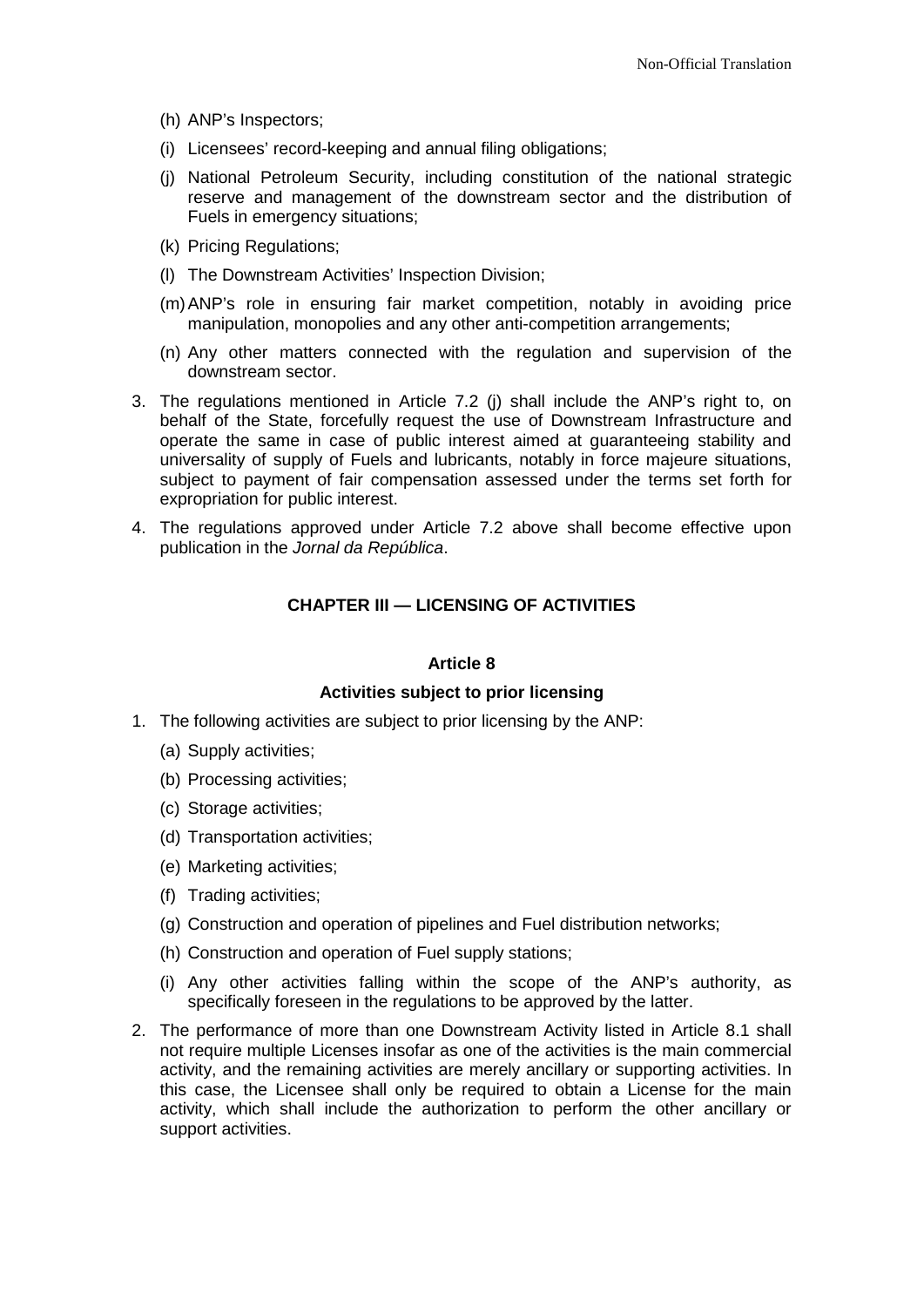- 3. Licensees performing more than one activity pursuant to Article 8.2 are always required to comply with all rules and technical requirements applicable to the ancillary or supporting activity as well as those applicable to the main activity.
- 4. The granting of Licenses by the ANP should, whenever appropriate, be preceded by consultation with the members of the Government on matters within their scope of activity, notably in respect of Biofuels and alternative energies.

#### **Minimum requirements**

- 1. Companies wishing to carry out Downstream Activities shall comply with the following minimum requirements:
	- (a) be a company correctly incorporated under the laws of Timor-Leste;
	- (b) have a minimum share capital in the amount set forth in the regulations to be approved by the ANP for each type of activity;
	- (c) have the organizational and financial capability, including duly qualified technical staff and adequate equipment, to carry out the activities it intends to perform;
	- (d) comply with all environmental protection laws and regulations in force;
	- (e) comply with all laws and regulations applicable to protection of occupational and public health and safety;
	- (f) have its operational office and effective place of management in Timor-Leste;
	- (g) have a minimum participating interest of at least 5% held by a public entity or State-owned company belonging to the State of Timor-Leste, by Timorese citizens, or by legal person owned by Timorese citizens;
	- (h) joint stock companies may not have bearer shares;
	- (i) fulfill all of the requirements set forth in this Decree-Law and ancillary regulations.
- 2. Consortia of companies may also carry out any of the activities subject to ANP licensing, provided all consortium members fulfill the requirements listed in Article 9.1.
- 3. When deciding on a request for a License the ANP shall also take into consideration, amongst other factors to be determined by it, the interests of consumers and the foreseeable impact on economic and regional development.

# **Article 10**

## **Procedure**

- 1. Companies wishing to carry out Downstream Activities shall apply to the ANP for a License aimed at covering the intended activity, by filing an application in a form to be approved by the ANP.
- 2. The application referred to in Article 10.1 shall include, amongst others to be determined by the ANP in additional regulations, the following documents:
	- (a) Companies' Registry Certificate;
	- (b) Copy of the company's by-laws and proof of deposit of the share capital;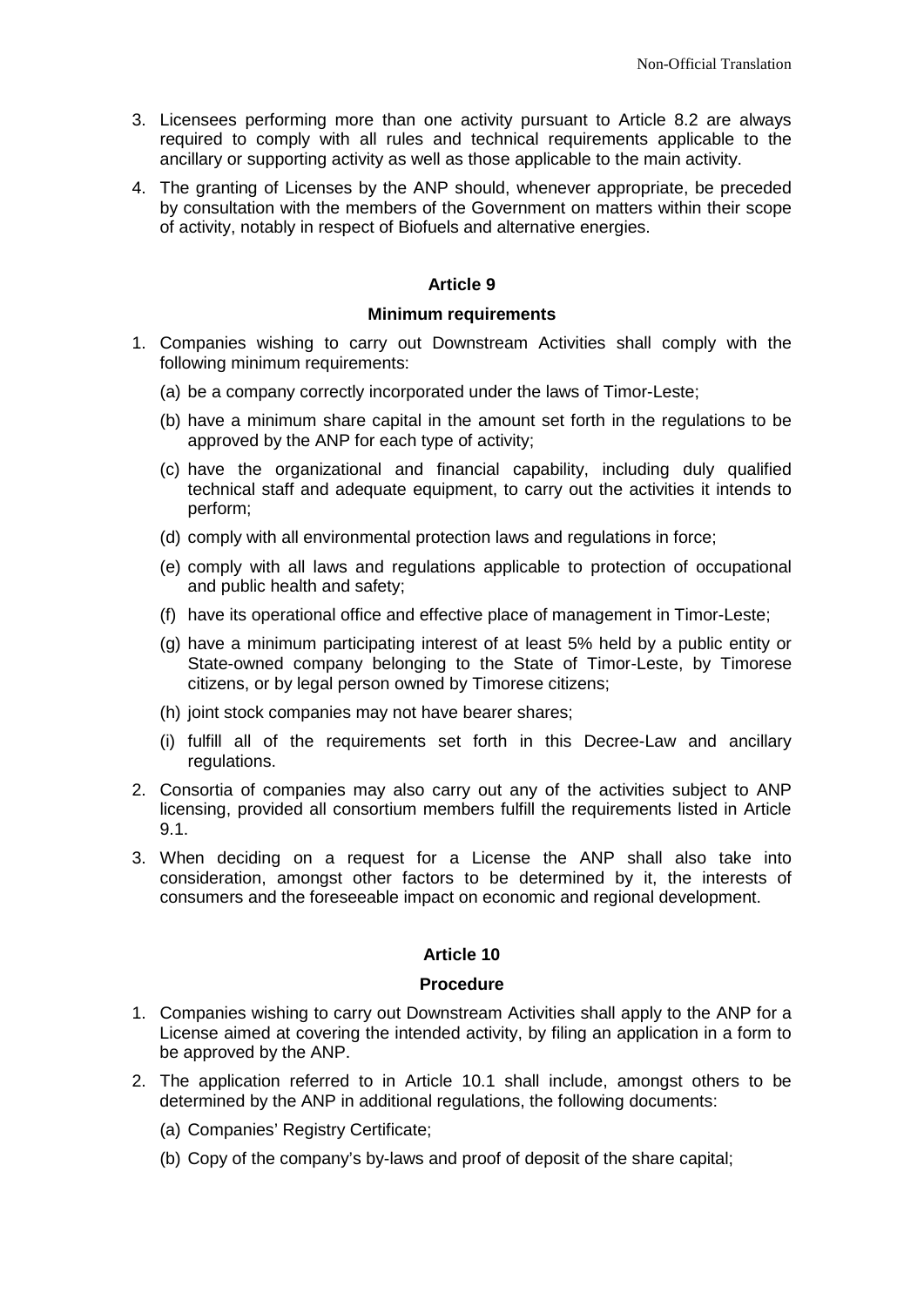- (c) License to carry out economic activities;
- (d) Taxpayer number;
- (e) Proof of filing of the previous year's tax return, if applicable;
- (f) Certificate confirming non-existence of tax and social security debts;
- (g) Proof of insurance covering the activity or activities the company wishes to carry out, including coverage against general civil liability including for damages to individuals and respective assets, accidents at work and occupational illness, and environmental damage;
- (h) Documents evidencing the company's organizational and financial capability to carry out the activities for which it is seeking licensing;
- (i) CV's of the technical staff responsible for the management of its operations, evidencing that they have the necessary training, experience and know-how to carry out the same;
- (j) Detailed business plan; and
- (k) Proof of environmental licensing, under the applicable law.
- 3. Upon receipt of the application form, the ANP shall confirm if it has been correctly completed and all the required documentation has been attached.
- 4. The ANP may request that the Interested Person provide it with additional documents which it deems necessary to adequately assess the request.
- 5. The ANP shall issue a decision on the granting of the License within 90 days of the date on which it receives the last of the documents required under Article 10.2 above, or the additional documents requested under Article 10.4.
- 6. The ANP may determine that applications for Licenses be submitted during specific periods each year, as well as establish rules for the organization of public tenders aimed at granting Licenses.

#### **Duration of the License**

- 1. The Licenses issued by the ANP shall have a duration to be determined in the regulations approved under Article 7.2, ranging from one to 30 years, depending on the specific activity being performed. The duration of each specific License shall be clearly stated thereon.
- 2. The initial duration of the License shall be sufficient to allow the Licensee to recover its capital investment, in accordance with the financial model included in the License application.
- 3. The Licenses may be renewed by the ANP, at the request of the Licensee, by submitting a License extension request under the terms to be determined by the ANP, at least 60 days prior to the expiration of the initial duration or any renewal thereof.
- 4. The ANP's decision to renew a License is discretionary, and may only be granted to Licensees that:
	- (a) Comply with the requirements then in force for the carrying out of the intended activities, including any new requirements introduced by legislation that came into force after the granting of the initial License;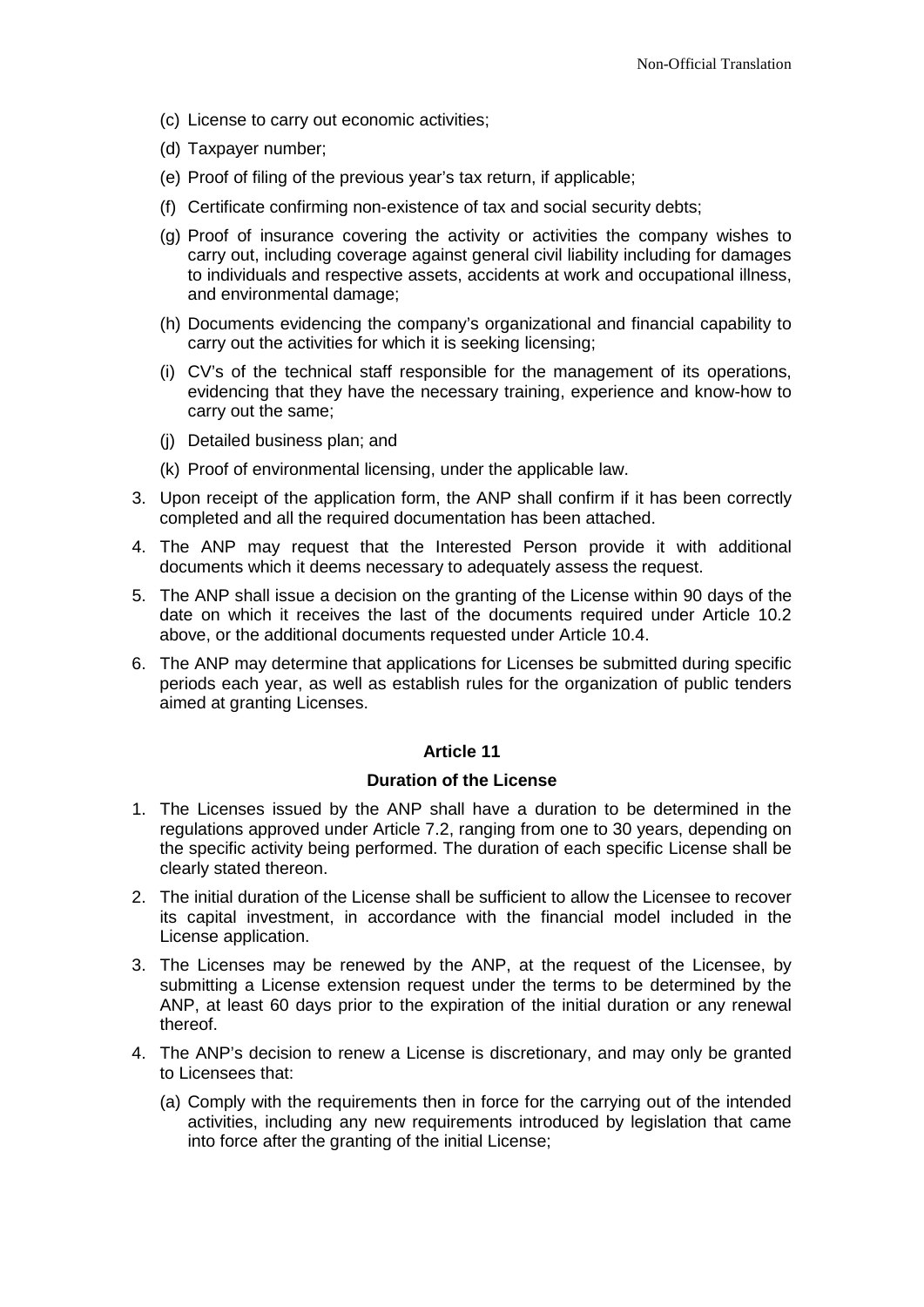(b) Have fulfilled all of their duties and obligations towards the ANP and the State of Timor-Leste under the existing License.

# **Article 12**

#### **Transfer of License**

- 1. A License may only be transferred to another company with the prior written authorization of the ANP, and if the requirements listed in Article 11.4 above have been complied with.
- 2. In case of merger, or total or partial acquisition of the Licensee's shares by a third party, corresponding to a change of effective control of the Licensee to a third party, the ANP shall reassess the situation to determine if the Licensee maintains the necessary requirements to carry out the Downstream Activities it is licensed for. If deemed necessary, the ANP may require that the Licensee implement corrective measures aimed at maintaining or reinstating the referred requirements.

## **Article 13**

#### **Form and minimum contents of the License**

The License shall be in the form set out in Annex I to this Decree-Law, and contain the following information:

- (a) the Licensee's name;
- (b) the Licensee's tax identification number;
- (c) the Licensee's registered address;
- (d) the activities to which the License respects and any special conditions, duties or limits applicable to their exercise;
- (e) the duration of the License;
- (f) the identification of any vehicles used in the activities;
- (g) periodicity of payment of the fees due;
- (h) any other details deemed relevant by the ANP.

## **Article 14**

#### **Fees**

- 1. The fees due for the issuance, transfer, modification or renewal of Licenses and for any other services rendered by the ANP in connection with the licensing and supervision of Downstream Activities shall be determined by the ANP, and published in the *Jornal da República*.
- 2. The fees referred in Article 14.1 must be paid by the Licensee prior to the issuance of the License, and thereafter with the periodicity established in the License. Failure to pay the fees shall result in cancellation of the License.
- 3. The fees mentioned in this Article 14 are aimed at reimbursing the ANP for the costs incurred by it in its licensing and supervision activities, and funding its activities respecting the downstream sector, and shall constitute exclusive revenue of the ANP to be collected by it.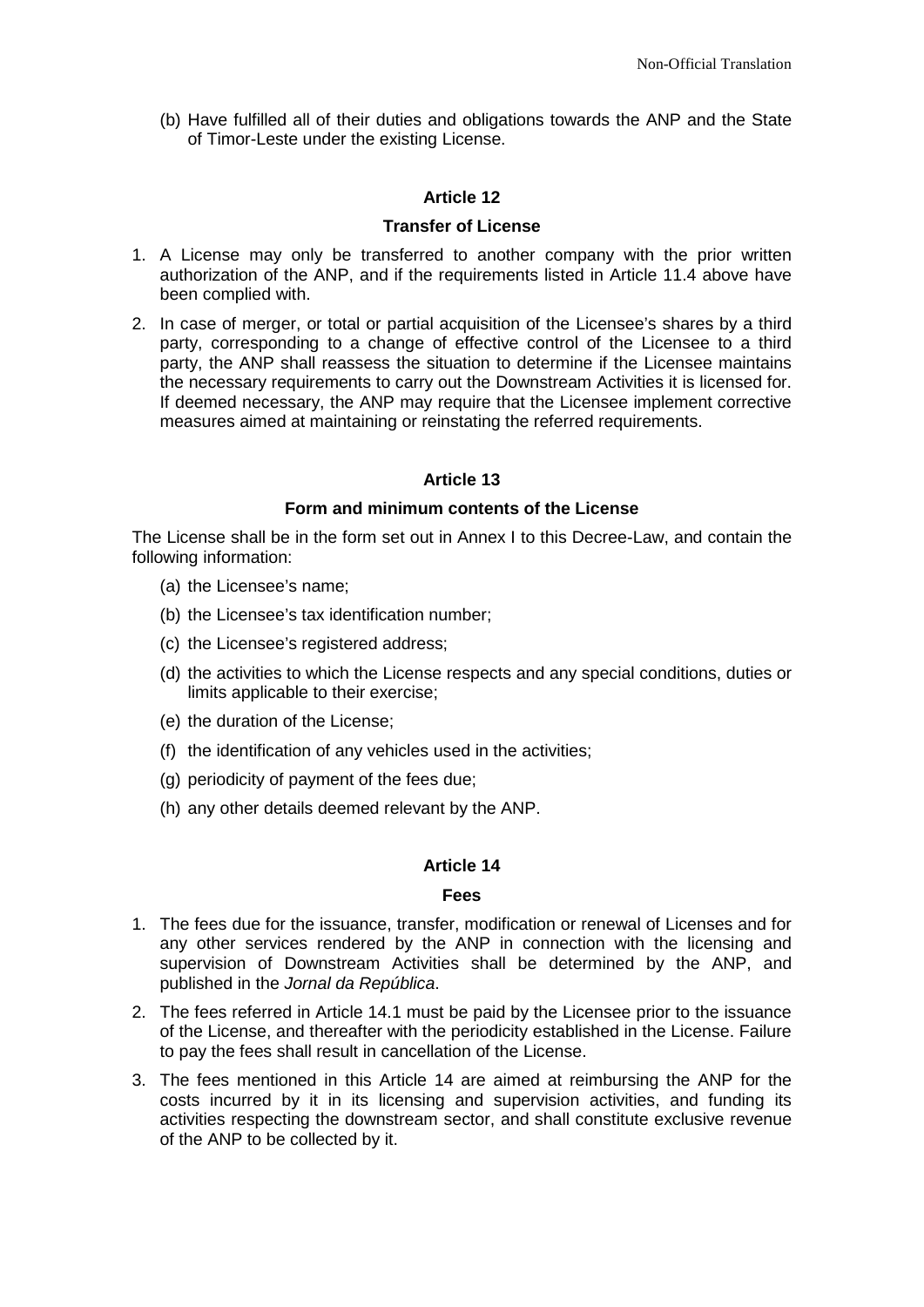#### **Liquefied Natural Gas projects**

- 1. All projects aimed at implementing, constructing or operating facilities for liquefaction of Natural Gas for internal use or for export to foreign markets, including all related activities and infrastructure, shall be subject to prior licensing by the ANP under the terms of this Decree-Law and ancillary regulations.
- 2. Notwithstanding Article 15.1 above, and the powers granted to the ANP in this Decree-Law, the projects referred in this article may be subject to specific legislation governing, amongst others, the following aspects:
	- (a) Tax regime;
	- (b) Foreign exchange regime;
	- (c) Customs regime;
	- (d) Special labor rules for construction of facilities;
	- (e) Hiring of goods and services;
	- (f) Use of State's public and private domain land;
	- (g) LNG shipping regulations;
	- (h) Any other issues deemed relevant.

## **Article 16**

#### **Publication of information by the ANP**

- 1. Within five working days of issuance of a License, the ANP must make public a notice on its website, under terms to be established by it, containing at least the following information:
	- (a) The name of the Licensee;
	- (b) The duration of the License;
	- (c) Any relevant details pertaining to the activity covered by the License.
- 2. The granting of the License referred in Article 16.1 shall also be published in the *Jornal da República.*
- 3. The ANP shall also publish an annual report respecting to its activities in the management and supervision of the downstream sector for the previous year, including, amongst others, information on the activity within the sector, fees collected, sanctioning procedures, and Fines applied.

## **CHAPTER IV – REGISTRY AND RECORD-KEEPING OBLIGATIONS**

## **Article 17**

## **Register**

- 1. The ANP shall keep a Public Register at its office, containing information on the Licenses issued, including:
	- (a) Identification of the Licensees;
	- (b) Type of License issued;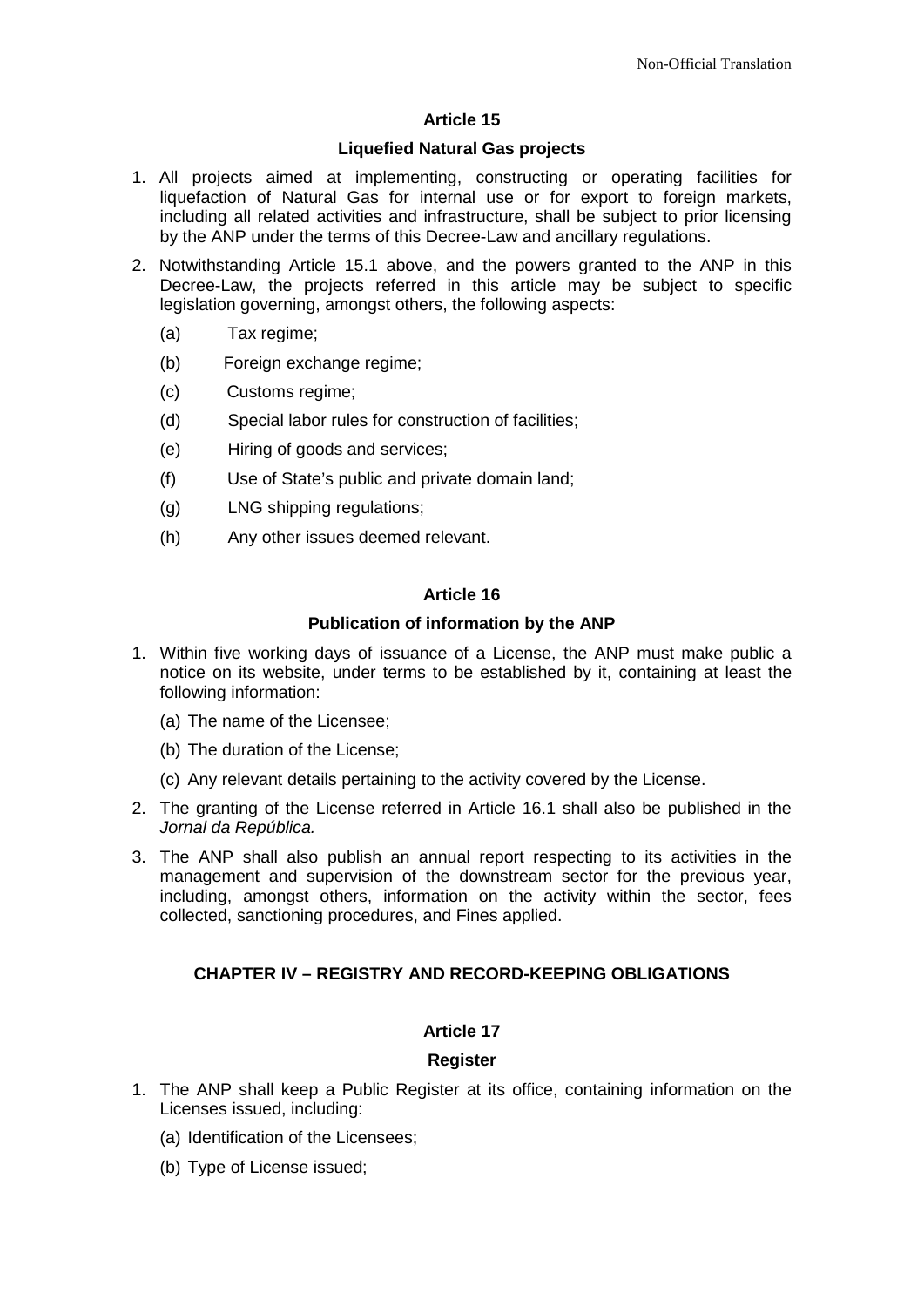- (c) Duration of each License;
- (d) Relevant technical details;
- (e) Pricing information;
- (f) License fee;
- (g) Any other information established in each specific regulation approved under Article 7.2.
- 2. The ANP shall approve regulations on the establishment and maintaining of the Public Register.
- 3. The Public Register may be maintained by electronic means, and should be updated monthly.
- 4. The ANP shall make the Public Register available for any person to access it at the times and places to be determined in the regulations referred in Article 17.2. The Public Register shall also to be made available for access on the Internet.

#### **Record-keeping**

Licensees must keep records in one of the official languages of Timor-Leste, at their office in Timor-Leste, prepared in accordance with the regulations to be approved by the ANP.

#### **Article 19**

#### **Annual statements**

- 1. Licensees shall present to the ANP annual statements of activity, drafted in accordance with the regulations to be approved by the ANP, by the  $31<sup>st</sup>$  of March of the year following the year to which they respect.
- 2. The statement must be in a form to be determined in the regulations mentioned in Article 7.2 (i), and include, amongst others, the following details:
	- (a) Information on the amount and value of transactions concluded during the year to which the statement respects;
	- (b) Level of existing stocks;
	- (c) Estimate of activity for the following year.

## **CHAPTER V – ADMINISTRATIVE OFFENCES AND FINES**

#### **Article 20**

#### **Scope**

- 1. All unlawful and reprehensible acts, which correspond to a legal type of breach of laws and regulations respecting the licensing and carrying out of Downstream Activities, which establish rights or impose duties, punished with a Fine under this Chapter V shall be deemed an Administrative Offence.
- 2. For the purposes of Article 20.1, laws and regulations shall include this Decree-Law, and any ancillary regulations approved under Article 7.2.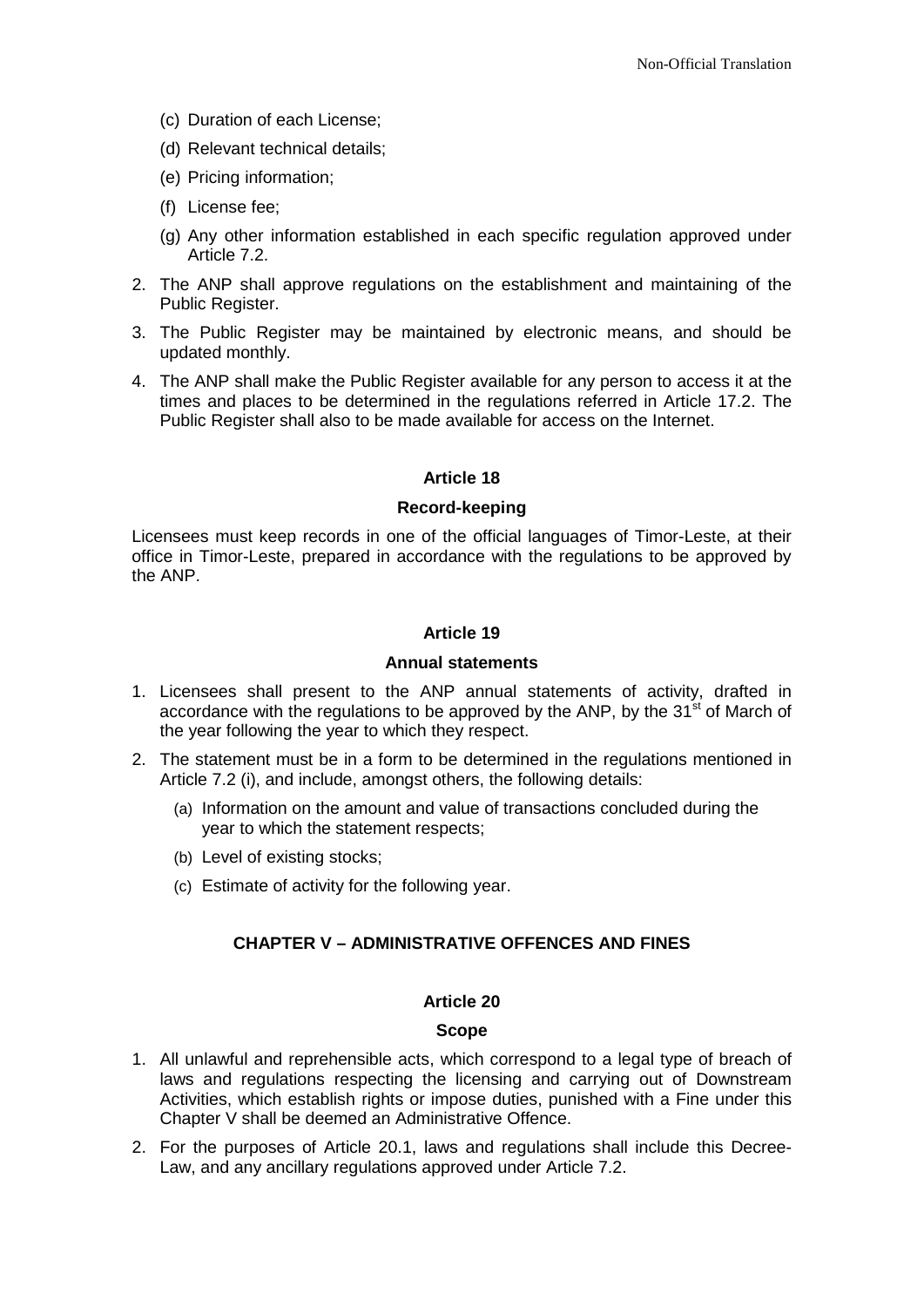# **Section I**

#### **Administrative Offences**

# **Article 21**

#### **Inspection, investigation, and imposition of Fines and additional sanctions**

- 1. Without prejudice to the powers of other entities, the ANP shall be responsible for carrying out the inspection and supervision activities set forth in this Decree-Law.
- 2. The ANP shall be responsible for the investigation of the Administrative Offences and for the imposition of fines and any applicable additional penalties.
- 3. The revenue resulting from the application of Fines shall be collected by the ANP and become exclusive revenue of the ANP.

## **Article 22**

## **Principle of legality**

Only acts described and subject to penalties by legislation in existence prior to the time of their practice shall be punishable as an Administrative Offence.

# **Article 23**

## **Application in time**

- 1. The punishment of the Administrative Offence is determined by the law in force at the time of commitment thereof or the fulfillment of the conditions on which it depends.
- 2. If the law in force at the time the Administrative Offence was committed is later amended, the more favorable law to the offender shall be applied, unless the offender has already been convicted by a final decision or by a decision which has become a *res judicata*.
- 3. The act committed during the period of validity of temporary laws is still considered an Administrative Offence.

## **Article 24**

## **Jurisdiction**

Except when contrary to international treaties or conventions, the rules contained in this Chapter V are applicable to acts committed:

- (a) In the Territory of Timor-Leste, regardless of the nationality or headquarters of the offender;
- (b) On board of Timorese flagged or registered aircraft, trains, ships and motor vehicles.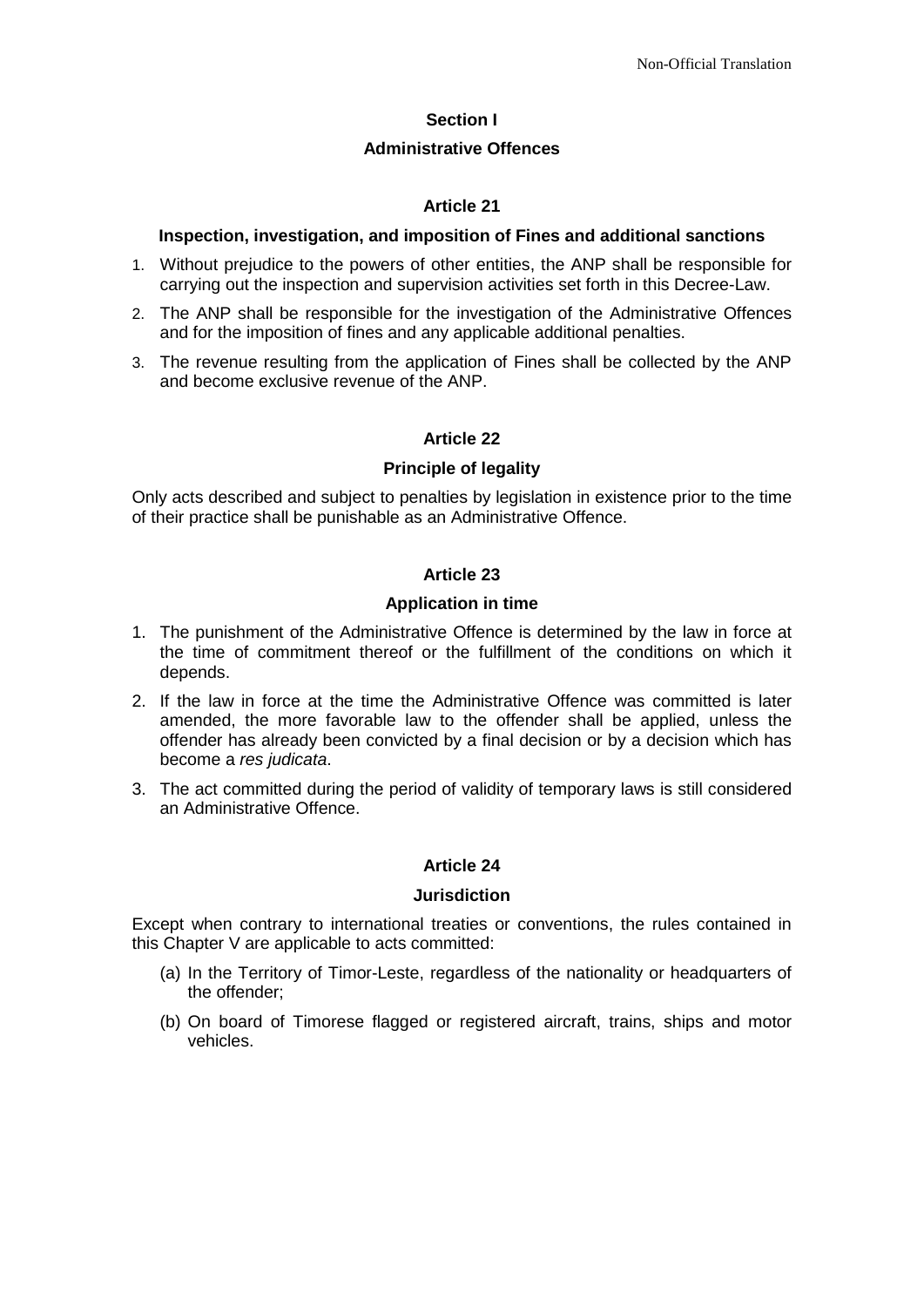#### **Time of the act**

An act is deemed committed at the time the offender acted or, in case of omission, should have acted, regardless of the time when the typified result occurs.

## **Article 26**

#### **Place of commitment of act**

An act is deemed committed at the place where the agent acted totally or partially, under whatever form of complicity, or in case of omission, should have acted, as well as in the place where the typified result occurred.

# **Article 27**

#### **Responsibility for Administrative Offences**

- 1. Fines may be applied to physical persons and private or public legal persons, regardless of the regularity of their incorporation, and to *de facto* companies or associations without legal personality.
- 2. Legal persons and equivalent entities referred in Article 27.1 shall be deemed responsible for the Administrative Offences set forth herein, provided the acts have been committed in carrying out their respective activity, in their name or on their behalf, by the respective officers, attorneys-in-fact, representatives or employees.
- 3. Members of the management of the legal persons and equivalent entities referred above, as well as individuals responsible for the direction or supervision of the areas of activity in which an Administrative Offence was committed, shall be liable for the penalty applicable to the offender, specially attenuated, if they knew or should have known that the Administrative Offence would be commitment and they failed to take appropriate measures to immediately prevent it, unless a more severe penalty is provided for in another statutory provision.
- 4. The responsibility under Article 27.2 shall apply even if the legal person proves that although it complied with all the duties it was bound by, it nevertheless was unable to prevent the employees or attorneys without authority from committing the Offence. In this case the legal person may request compensation for the damages caused from the employee or attorney, under the terms of the law.

## **Article 28**

## **Punishment of willful misconduct and negligence**

- 1. Administrative Offences are punishable whether committed with willful misconduct or negligence.
- 2. Administrative Offences committed with negligence are always punishable.
- 3. An Administrative Offence shall not be punished as willful misconduct if a mistake respecting the elements of a type of Offence, a prohibition, or certain circumstances the knowledge of which would exclude the unlawfulness of the act or the offender's culpability occur.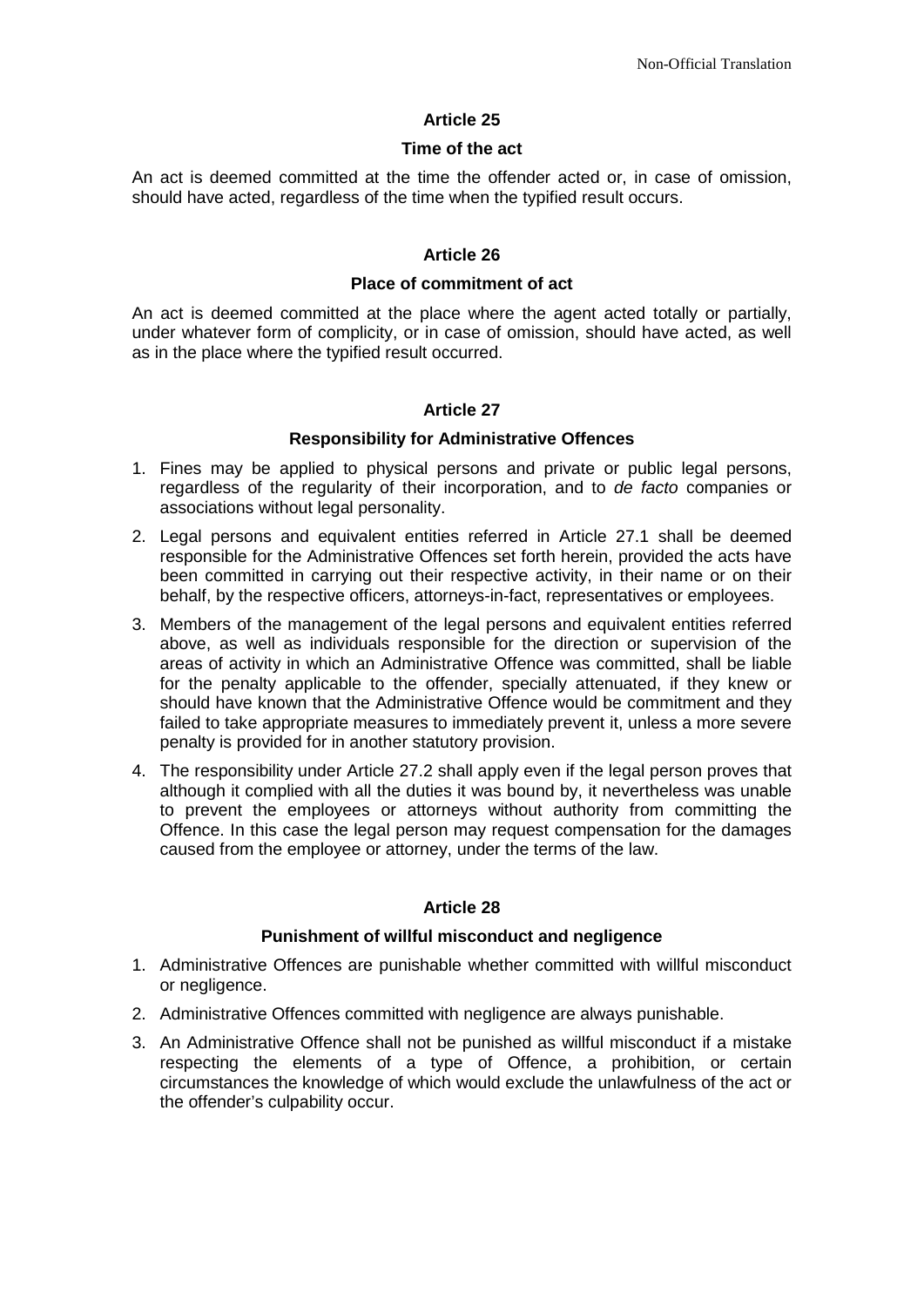#### **Punishment of attempt**

An attempt is punishable with a Fine corresponding to between half of the minimum and half of the maximum penalty applicable to a consummated Administrative Offence.

## **Article 30**

#### **Joint and several liability**

If the offender is a legal person or an equivalent entity, the members of the highest corporate body of State legal persons, the partners, directors or managers, shall be joint and severally liable for the payment of the Fine.

## **Article 31**

#### **Mistake on unlawfulness**

- 1. A legal or physical person shall be deemed to have acted without fault when it does so unaware of the unlawfulness of its actions, provided the mistake is not censurable.
- 2. If the mistake is censurable, the penalty can be specially mitigated.

## **Article 32**

#### **Punishment of minors**

Minors under the age of 16 are not punishable for an Administrative Offence under this Decree-Law.

## **Article 33**

#### **Author of the Administrative Offence**

The following shall be punishable as the author of the Administrative Offence, if the Administrative Offence has been executed or execution has commenced:

- (a) The legal or physical person who performs the act by itself or through someone else as an intermediary; or
- (b) The legal or physical person who directly participates in the execution of the act, in agreement or together with another person; or
- (c) The legal or physical person who intentionally instigates another person to carry out the act.

## **Article 34**

## **Accomplices**

- 1. The legal or physical person who, intentionally and irrespective of its form, materially or morally assists another in the performance of an act with willful misconduct, is punishable as an accomplice.
- 2. The penalty applicable to the accomplice is the same set forth for the author, specially mitigated.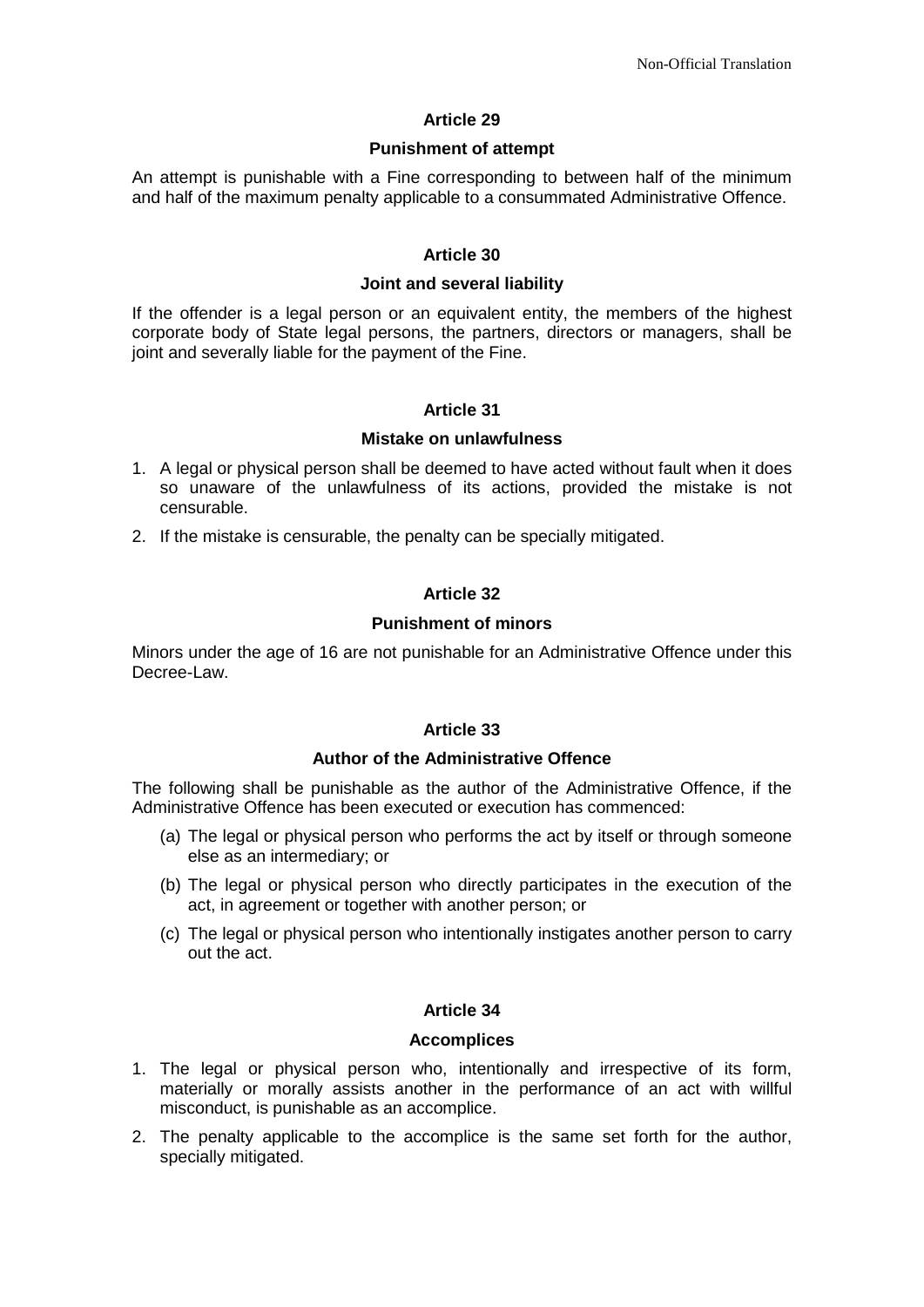#### **Participation**

- 1. If several agents participate in the act, any of them shall be liable for the Offence, even if the unlawfulness or the degree of unlawfulness of the act is dependent on certain qualities or special relationships of the offender that only exist in one of the participants.
- 2. Each participant is punished according to its culpability, regardless of the punishment or degree of culpability of the other participants.

## **Article 36**

## **Right of access**

- 1. In the performance of its duties of inspection, monitoring and supervision, the ANP shall have free right of access to businesses, locations, Downstream Infrastructure and vehicles where or through which Downstream Activities are carried out.
- 2. Persons responsible for the businesses, locations, Downstream Infrastructure and vehicles referred in Article 36.1 must allow the ANP's staff to enter into and remain at the said businesses, locations, infrastructure and facilities, and shall provide them with the documents, books, records and any other elements required by the ANP, as well as with any information that the latter may require.
- 3. If ANP's right of access is refused, or its inspection, monitoring or supervision activities are obstructed, the ANP may request the cooperation of the police force to remove such obstruction, and to ensure the performance of the inspections and guarantee the safety of the ANP's staff.
- 4. The provisions of this Article shall apply to all types of Downstream Infrastructure under investigation, including but not limited to, pipelines, motor vehicles, aircraft, trains and ships.

## **Section II –Provisional measures**

## **Article 37**

#### **Police authorities and Inspectors**

- 1. The police authorities and the ANP, through its Inspectors, shall take note of all events or circumstances capable of resulting in liability for Administrative Offences and take any necessary measures to prevent the disappearance or destruction of evidence.
- 2. The police authorities shall have the same rights and obligations set forth in the Criminal Procedure Code and ancillary legislation.
- 3. The police authorities shall immediately forward the Notice of Offence and any evidence gathered to the ANP.
- 4. The Criminal Procedure Code rules on secrecy shall not prevent the police authorities from forwarding the Notice of Offence and respective proof referred in Article 37.3 to the ANP, which shall be subject to the same rules on secrecy applicable to criminal investigations.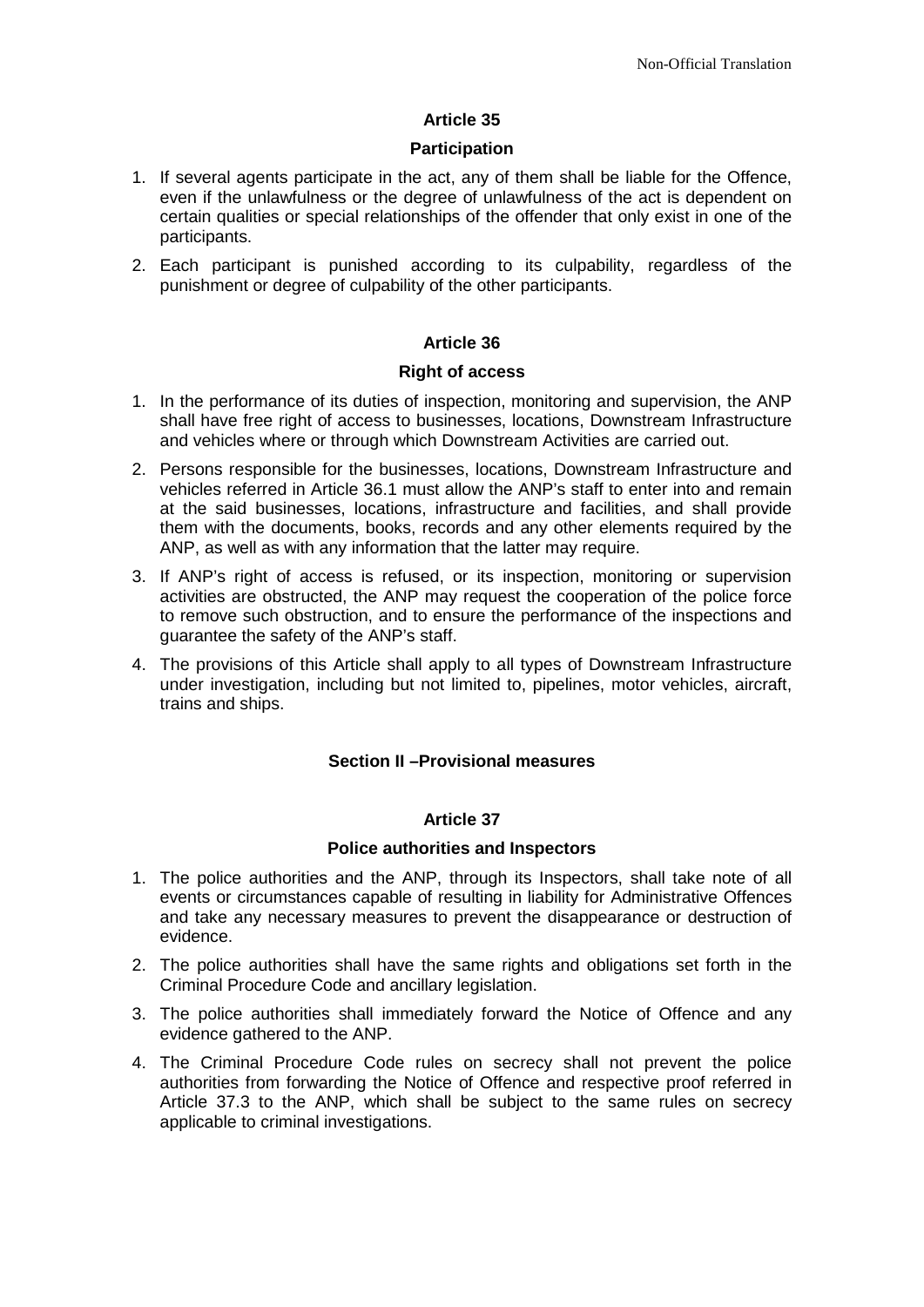#### **Seizure of objects**

- 1. The ANP may temporarily seize any objects that were used or were intended to be used to commit an Administrative Offence, or objects produced as a result of the Administrative Offence, as well as any other objects that may be used as evidence.
- 2. The objects seized under Article 38.1, shall be returned as soon as the seizure becomes unnecessary for the purposes of evidence, unless the ANP intends to declare them forfeited.
- 3. In any case, seized objects shall be returned immediately upon issuance of the final conviction decision, unless they have been declared forfeited.
- 4. Any objects seized under Article 38.1, shall be described in a seizure notice prepared by the respective Inspector.

## **Article 39**

#### **Identification by administrative and police authorities**

The ANP, any other public authorities of the State of Timor-Leste, and the police authorities may require the author of an Administrative Offence to provide its identification. Refusal to provide the requested identification is deemed criminal disobedience and punished as such under the Criminal Code.

## **Article 40**

#### **Measures restricting fundamental rights**

- 1. Provisional custody, intrusion into the correspondence or in telecommunications equipment, or use of evidence in breach of professional secrecy is not allowed.
- 2. Evidence conflicting with privacy, as well physical examinations and blood tests are only admissible upon the consent of the person subject to the same.

## **Article 41**

#### **Preventative measures**

- 1. If a legal or physical person has engaged, is engaging, or is about to engage in any conduct that is or would be an Administrative Offence under this Decree-Law or ancillary regulations, the competent District Court may, upon application by the ANP or any other aggrieved person, grant a preventative measure restraining the person from continuing to engage in the conduct.
- 2. The preventative measure may consist in:
	- (a) Ordering the person to refrain from taking a certain action;
	- (b) Ordering the person to cease a certain conduct;
	- (c) Ordering the person to perform a certain action;
	- (d) Ordering the person to provide the ANP with any documents, equipment, samples or any other goods required by the ANP in conducting its inspection activities;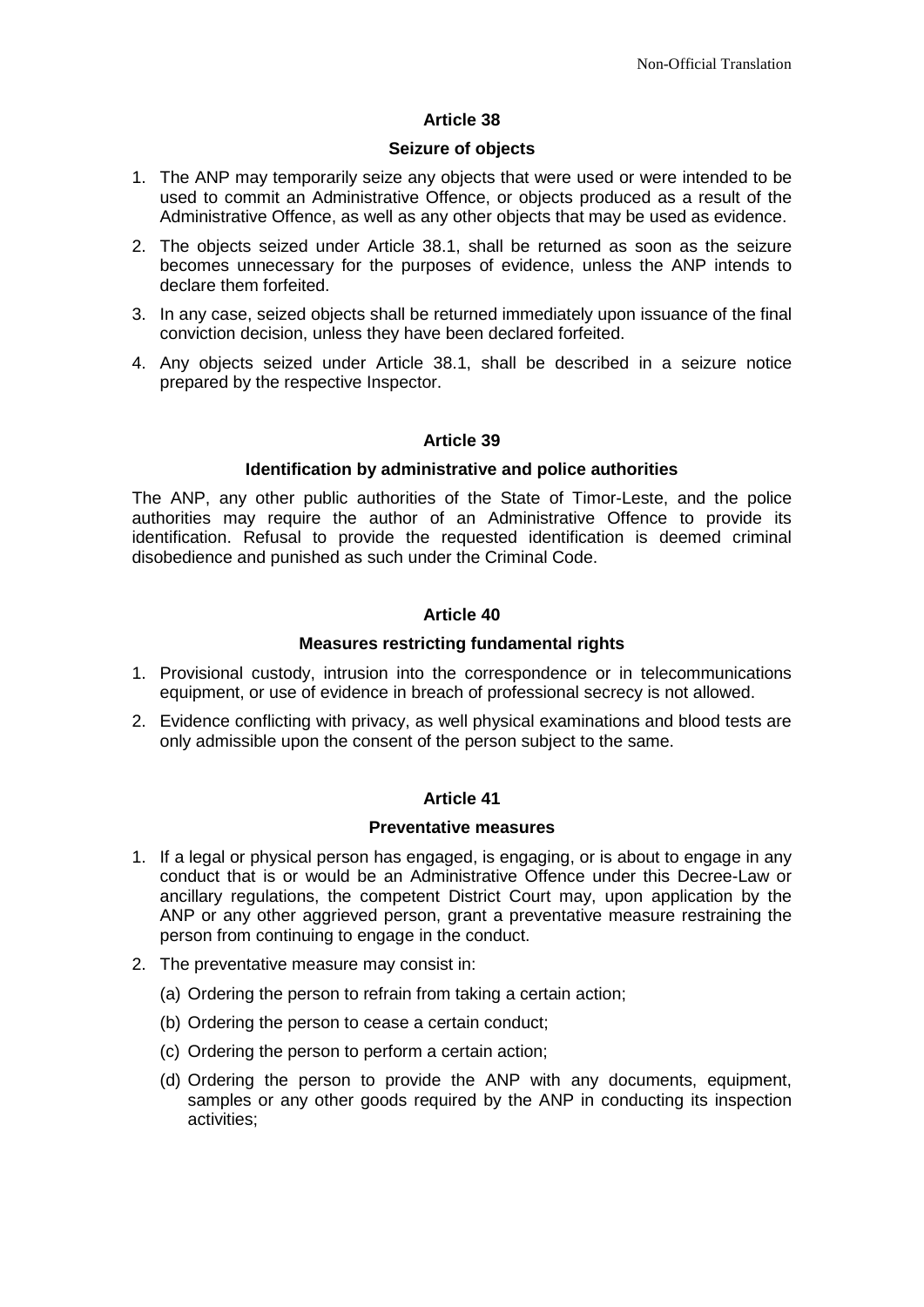(e) Any other measures deemed necessary or adequate to force the person to avoid, cease or perform a certain action, or in any other way avoid a breach of this Decree-Law or ancillary regulations.

# **Section III – Process**

# **Article 42**

#### **Notices**

- 1. Notices served under this Decree-Law shall be carried out by:
	- (a) Personal contact with the person to be notified and at the place where he/she may be found;
	- (b) Registered letter with proof of receipt;
	- (c) Simple letter.
- 2. The offender shall be served with a Notice of Offense, an Offense Report, a conviction decision, a decision which applies an additional sanction, and of the occurrence of any other act, in which its presence or participation is mandatory, through registered letter with proof of receipt or personal contact.
- 3. Notices shall be addressed to the headquarters of a legal person or to the residence of a physical person.
- 4. If the registered letter with proof of receipt is returned to the sending authority, the notice shall be resent by means of a simple letter to the person to be notified.
- 5. The notice sent by simple letter shall have the date of dispatch of the letter and the address where it was sent. In this case, the notice is deemed to have been served on the fifth day following the date of dispatch of the letter.
- 6. If the person to be notified refuses to receive or sign the notice, the notifying agent shall certify the refusal in the letter, and the notice is deemed to have been served.
- 7. Notices may also be served by fax or electronic mail. In these cases, the notice is deemed to have been served the day it is sent. Copy of the receipt stating that the message was successfully sent shall be sufficient evidence of service of notice.
- 8. Any situation respecting notices not foreseen in this Article 42 shall be governed by the rules on notices and notifications contained in the Criminal Procedure Code, duly adapted.

## **Article 43**

#### **Notice of Offence and Offence Report**

- 1. The ANP shall prepare a Notice of Offence when, in the exercise of its powers and attributions, it personally verifies or confirms, even if indirectly, any breach of any rules contained in this Decree-Law or ancillary regulations. The Notice of Offence shall be deemed as evidence of the events verified.
- 2. If the Administrative Offence is not personally verified by the ANP, the latter shall prepare an Offence Report including the evidence in its possession.
- 3. The ANP shall notify the relevant authorities of any threat to or breach of the provisions of the environmental laws and regulations of which it becomes aware by reason of the exercise of its duties.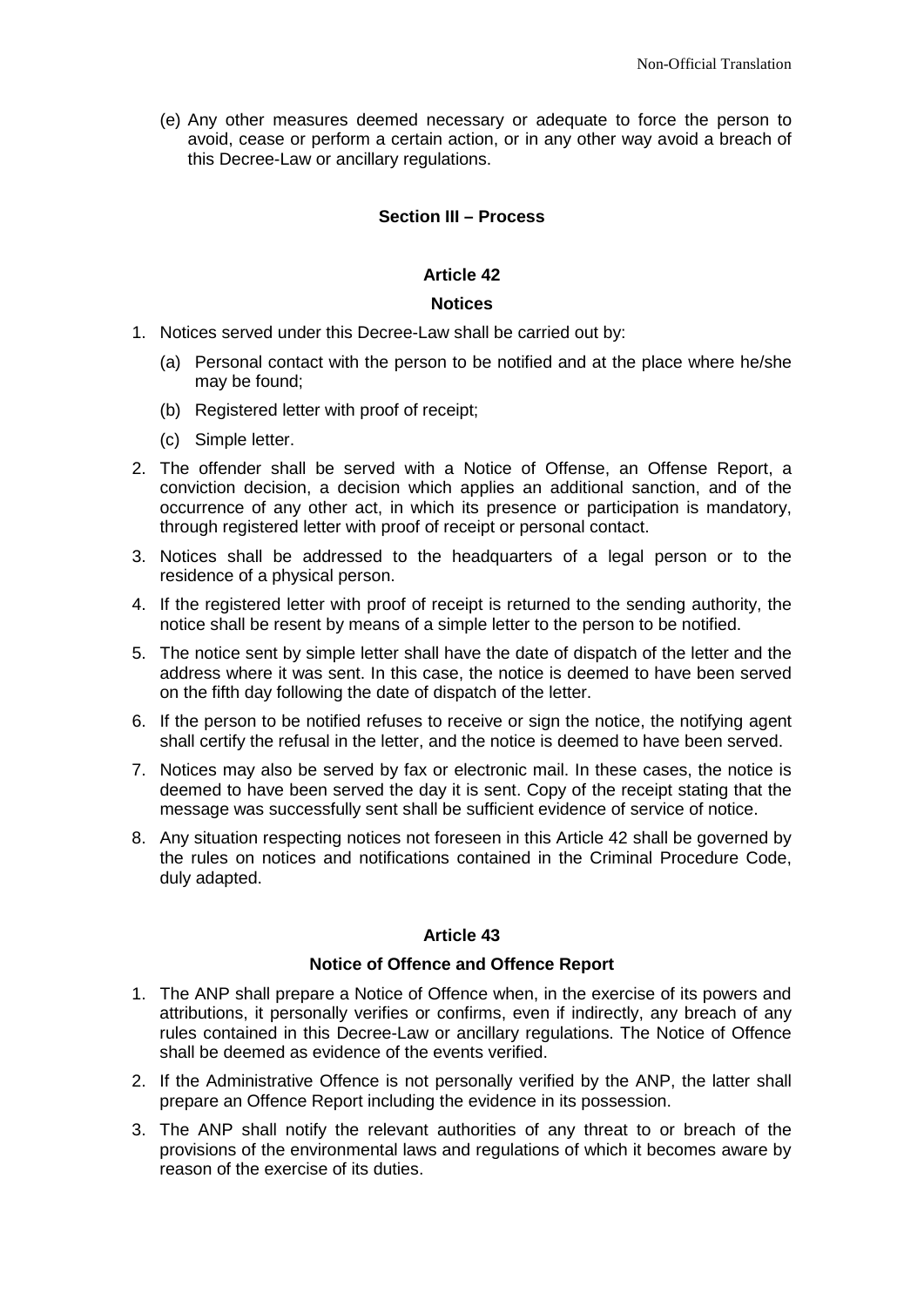#### **Requirements of Notice of Offence and Offence Report**

- 1. The Notice of Offence or the Offence Report mentioned in Article 43 shall, whenever possible, contain the following details:
	- (a) Facts which constitute the Administrative Offence and the legal provisions that were breached;
	- (b) Date, time, place and the circumstances in which the Administrative Offence was committed or detected;
	- (c) If the Administrative Offence is committed by a physical person, the necessary identification details of the offender and his/her residency;
	- (d) If the administrative Offence is committed by a legal person or similar entity, its identification details, including headquarters, identification and residency of its managers, directors and other officers;
	- (e) Identification and address of witnesses, if any;
	- (f) Name, job position and signature of the Inspector or officer who verified or reported the Offence.
- 2. Entities that do not have powers to investigate the Offence shall submit the Notice of Offence or the Offence Report to the ANP within 10 working days.

# **Article 45**

#### **Investigation**

- 1. The Inspector or officer who verified or reported the Offence shall not perform any investigation activities in the same process.
- 2. The investigation shall be concluded within 180 days as of the date of distribution of the file to the respective investigator.
- 3. If the investigation is not completed within the deadline set forth in Article 45.2 above, the ANP may, upon duly grounded proposal from the investigator, extend the deadline for up to an additional 120 days.
- 4. The effective duration of the investigation and the respective activities shall take into account, amongst others, the nature of the facts described in the Offence Report or Notice of Offence, the amount and type of evidence gathered at the scene of the Offence, and the number of witnesses, and may include, namely but not limited to, the following activities:
	- (a) Taking of samples and respective laboratory analysis;
	- (b) Request of expert opinions;
	- (c) Physical investigation of the scene of the Offence or of any goods or equipment used to commit the same or produced as a result thereof.
- 5. To assist in the investigation the ANP may call experts, and/or request the use of material means belonging to other government authorities and entities, which shall not refuse said assistance.
- 6. The notice for witnesses, experts, and/or the offender to be present at any investigation procedure or act shall be served under the terms set forth in Article 42.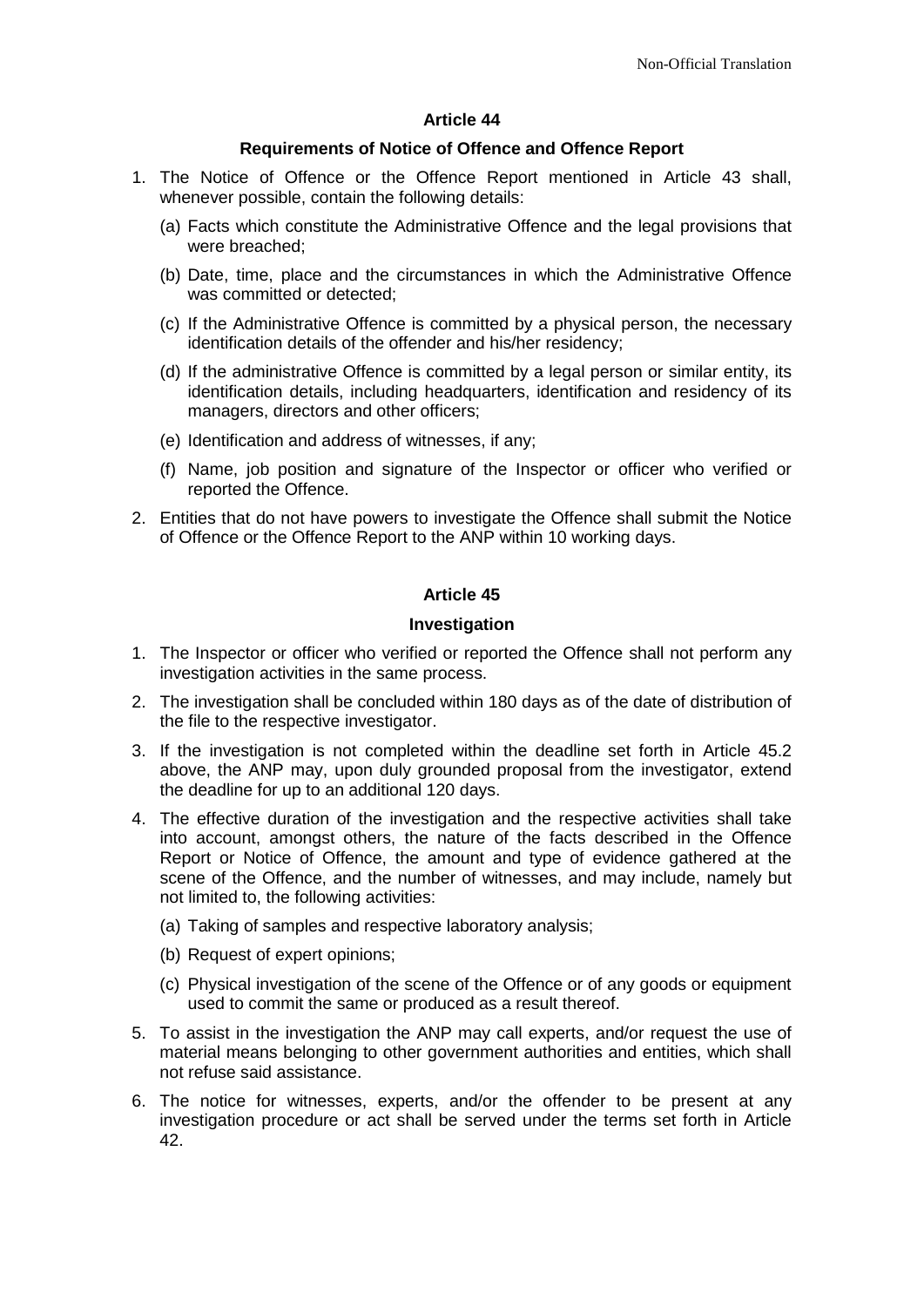#### **Protection of witnesses**

Whenever deemed justified by the ANP, witnesses of facts that constitute an Administrative Offence may be subject to witness identity protection in the investigation carried out by the ANP.

## **Article 47**

#### **Offender's right to be heard and to file a defense**

- 1. The Notice of Offence shall be served on the offender, after its confirmation by the ANP and prior to the issuance of a final decision, along with all necessary details to allow the offender to gain knowledge of the relevant factual and legal grounds that may justify the decision. Within 15 working days of receipt of the notice the offender may present any oral or written arguments it deems convenient.
- 2. Within the deadline referred in Article 47.1, the offender may also present a written defense, along with any supporting documentary evidence it possesses and designate up to two witnesses for each fact, with a maximum of seven.

#### **Article 48**

#### **Attendance of witnesses and experts**

- 1. Witnesses and experts shall be heard at the ANP's headquarters, at the place where the investigation is conducted or at an ANP delegation.
- 2. Witnesses may be heard by the police authorities, at their own or at ANP's request.
- 3. The hearing of witnesses and experts may only be postponed once, even if the failure to attend the first hearing was deemed justified.
- 4. If a witness or an expert fails to attend a second hearing, after failing to attend the first, the ANP may request that its Inspectors or any other public servant visit said individuals' home or work place to provide them with transportation to the place of the hearing.
- 5. The absence of witnesses and experts that have been duly notified to be present does not impede the Administrative Offence proceedings from following their terms.

## **Article 49**

#### **Attendance and absence of the offender**

- 1. Offenders shall be heard at the ANP's headquarters, at the place where the investigation is conducted or at an ANP delegation.
- 2. Offenders may be heard by the police authorities, at ANP's request.
- 3. An offender that fails to attend on the date, hour and place designated for a hearing or other procedural event, and does not justify the absence on the same day or within five working days following the date of the hearing or event, shall be subject to a Fine of up to USD 1,000.
- 4. An absence is deemed justified if it results from a fact that is not attributable to the offender that impedes the latter from being present.
- 5. The hearing of an offender may only be postponed once, even if the failure to attend the first hearing was deemed justified.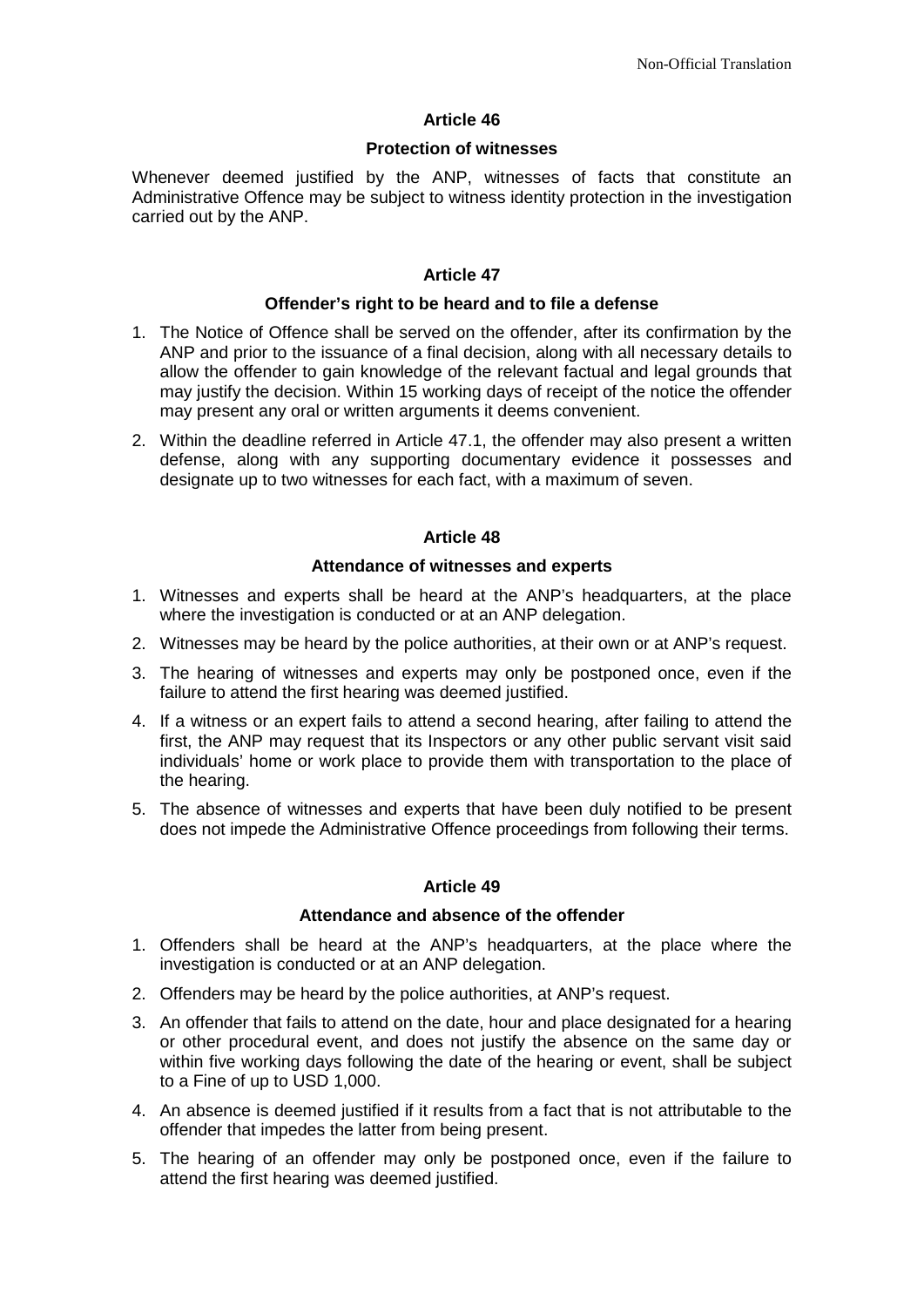- 6. The failure by an offender to attend a second hearing, after failing to attend the first, may be sanctioned by the ANP with a Fine ranging between the amount of the Fine levied under Article 49.3 and double the same amount.
- 7. The payment of Fines under this Article 49 is due within 10 working days as of the service of notice on the offender of the amount of the fine by the ANP. ANP's notice shall be sufficient title for enforcement of the Fine.
- 8. The absence of an offender that has been duly notified to be present does not impede the Administrative Offence proceedings from following their terms.

#### **Conviction decision**

- 1. The decision that imposes a Fine and/or additional sanctions shall include:
	- (a) The identification of the offenders;
	- (b) Description of the facts and indication of the corresponding evidence;
	- (c) Indication of the provision of the law or regulation breached, the provisions which establish the penalty, and the grounds of the decision.
- 2. The decision shall also inform that:
	- (a) The conviction shall become final and enforceable unless judicially challenged under Article 52;
	- (b) In case of judicial review, the court may decide through a public hearing or, if the offender and the Public Prosecutor do not object, by means of a simple judicial order.
- 3. The decision shall also contain:
	- (a) The order to pay the Fine within 10 days as of the decision becoming final or *res judicata*;
	- (b) The indication that if the offender is unable to timely pay the Fine, it must advise ANP of such fact in writing.
- 4. The Offences are assessed under an administrative proceeding which shall be organized according to Articles 43 *et seq.* of this Decree-Law, and shall contain sufficient elements to determine the nature of the Offence, the individualization and exact determination of the penalty, as well as ensure the right to present a defense and the adversarial procedure under Article 4.3 of Decree-Law no. 20/2008, of 19 June 2008.
- 5. Under Article 4.1 (d) of Decree-Law no. 20/2008, of 19 June 2008 and the sanctioning powers set forth in Article 7.1 (f) of this Decree-Law, the ANP's Chairman is responsible for issuing the ANP's final conviction decision, applying any sanctioning measure established herein, including additional sanctions, for breach of the rules and duties set forth in the regulations referred in Article 7.2 of this Decree-Law.

## **Article 51**

#### **Mandatory appeal to the supervisory entity**

1. Whenever the rights or statutorily protected interests of an Interested Person or a Licensee are affected by a decision issued by the ANP under this Decree-Law or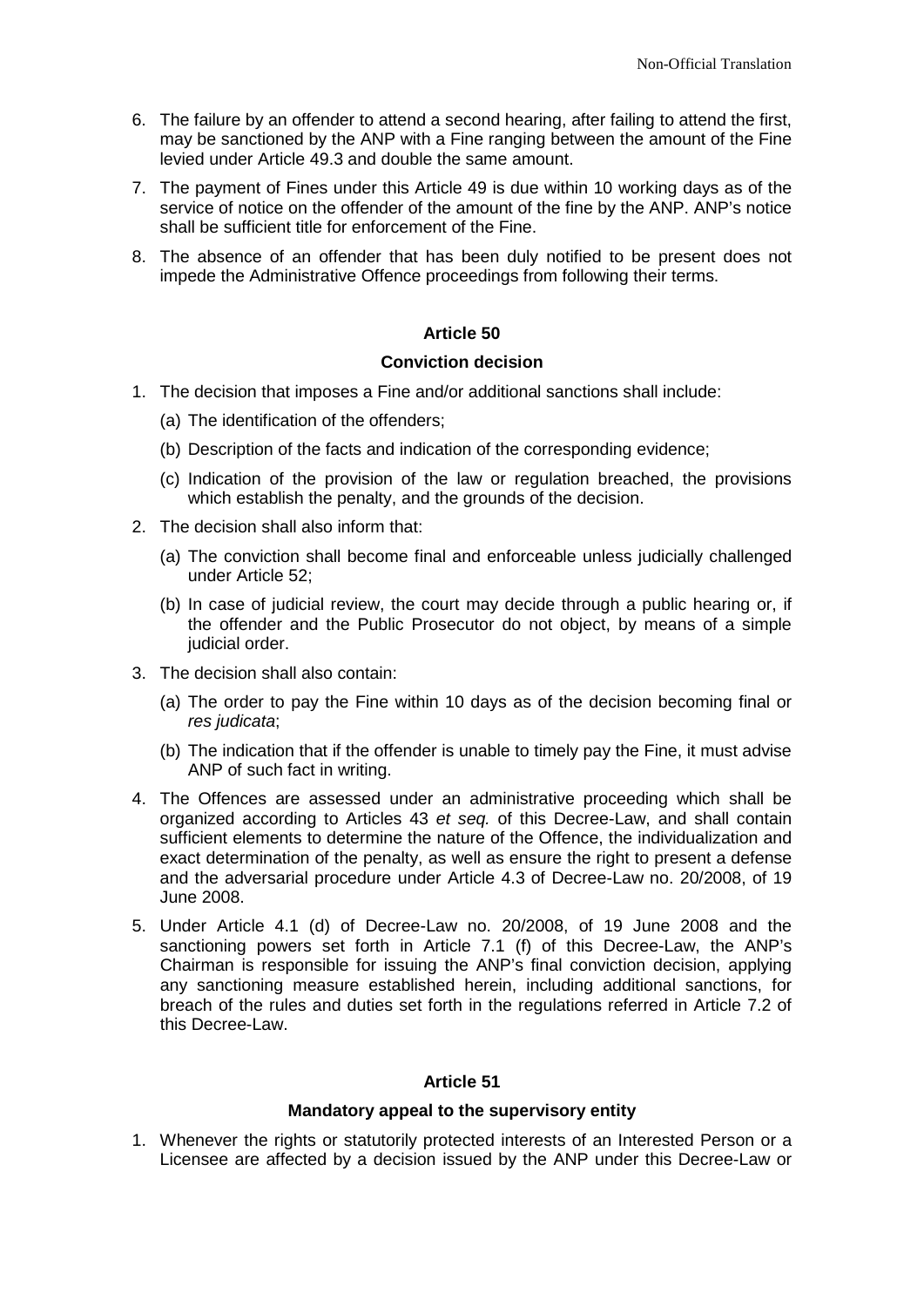ancillary regulations, they are entitled to lodge an appeal to the Government body responsible for the petroleum sector, under the law.

2. For the purposes of Article 51.1, the following, amongst others, are deemed decisions that negatively affect the interests of an Interested Person or Licensee:

(a) refusal to grant a License, or to approve a renewal, transfer or amendment thereof;

- (b) granting of a License under terms that differ from those requested;
- (c) imposition of specific requirements in a License;
- (d) Application of a penalty in accordance with this statute.
- 3. The appeal shall be in writing and submitted to the ANP within 20 days of service of notice of the decision on the offender. The appeal shall include a statement of the case and the conclusions.

## **Article 52**

#### **Judicial appeal**

- 1. The ANP's decision to impose a penalty may be challenged before the courts, under the general law.
- 2. The appeal may be lodged by the offender or its counsel.

# **Section IV –Fines**

## **Article 53**

#### **Determination of penalties**

- 1. The exact amount of the Fines and the applicability and extent of additional sanctions shall be determined considering the seriousness of the Offence and the culpability of the offender.
- 2. The offender's past and subsequent behavior, as well as the prevention needs shall also be taken into account in determining the Fines.
- 3. Coercion, counterfeiting, false statements, simulation or other fraudulent means used by the offender, as well as the existence of acts of concealment or disguise designed to impede the discovery of the Offence shall also be taken into consideration.

## **Article 54**

#### **Repeat offenders**

- 1. A person that commits an Administrative Offence with willful misconduct is punished as a repeat offender if it has previously been penalized for any other Offence.
- 2. A person that commits any Administrative Offence after having been penalized for an Administrative Offence committed with willful misconduct shall also be punished as a repeat offender.
- 3. The Administrative Offence for which the agent has been previously penalized is not relevant for purposes of determining a repeat Offence if a period corresponding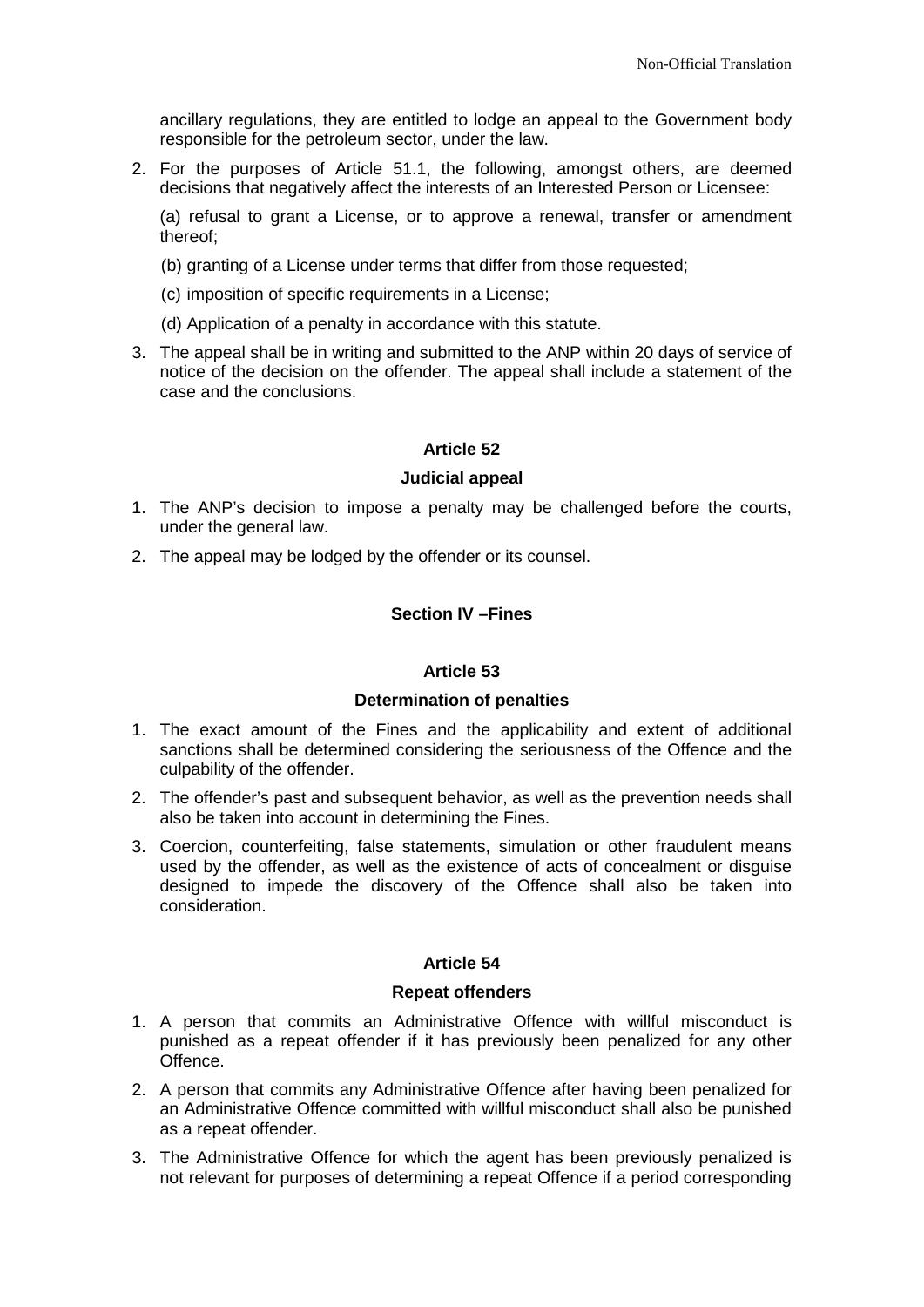to the first Administrative Offence's statute of limitations has elapsed between both Offences.

4. In case of repeat Offence the minimum and the maximum amounts of the Fine shall be increased by one third.

# **Article 55**

#### **Concurrent Administrative Offences**

- 1. A person who has committed several Administrative Offences shall be punished with a Fine in a maximum amount corresponding to the sum of the Fines effectively applied to the various Offences in concurrence.
- 2. The Fine may not exceed twice the amount of the highest Fine abstractly applicable to the Administrative Offences in concurrence.
- 3. The Fine may not be inferior to the highest amount actually applied to the various Administrative Offences.

## **Article 56**

#### **Concurrent infractions**

- 1. If the same act constitutes both a crime and an Administrative Offence, the offender shall be liable for both infringements. In such case, different proceedings shall be initiated and each case shall be decided by the competent authority, subject to the following provisions of this Article 56.
- 2. The administrative decision that imposes a Fine shall lapse if the offender is convicted in a criminal proceeding for the same act.
- 3. If the offender is punished for a crime, it may still be subject to any additional penalties applicable as a consequence of the respective Administrative Offence.

## **Article 57**

#### **Administrative Offences punishable under this Decree-Law and ancillary regulations**

- 1. The following acts constitute a light Offence punishable with a Fine from USD 250 to USD 15,000, in case of physical persons, and from USD 1,250 to USD 75,000 in case of legal persons:
	- (a) The supply of Fuel in breach of the public information obligations set forth in the regulations to be approved by the ANP in this respect under Article 7.2;
	- (b) Breach of the mandatory information, signaling and inscription obligations set forth in the regulations to be approved by ANP under Article 7.2;
	- (c) Breach of the duties established in any other provisions of this Decree-Law, for which a more serious penalty is not set forth;
	- (d) Breach of the record-keeping and annual filing obligations foreseen in the regulations to be approved by the ANP in this respect under Article 7.2.
- 2. The following acts constitute a serious Offence punishable with a Fine from USD 750 to USD 50,000, in case of physical persons, and from USD 15,000 to USD 300,000 in case of legal persons: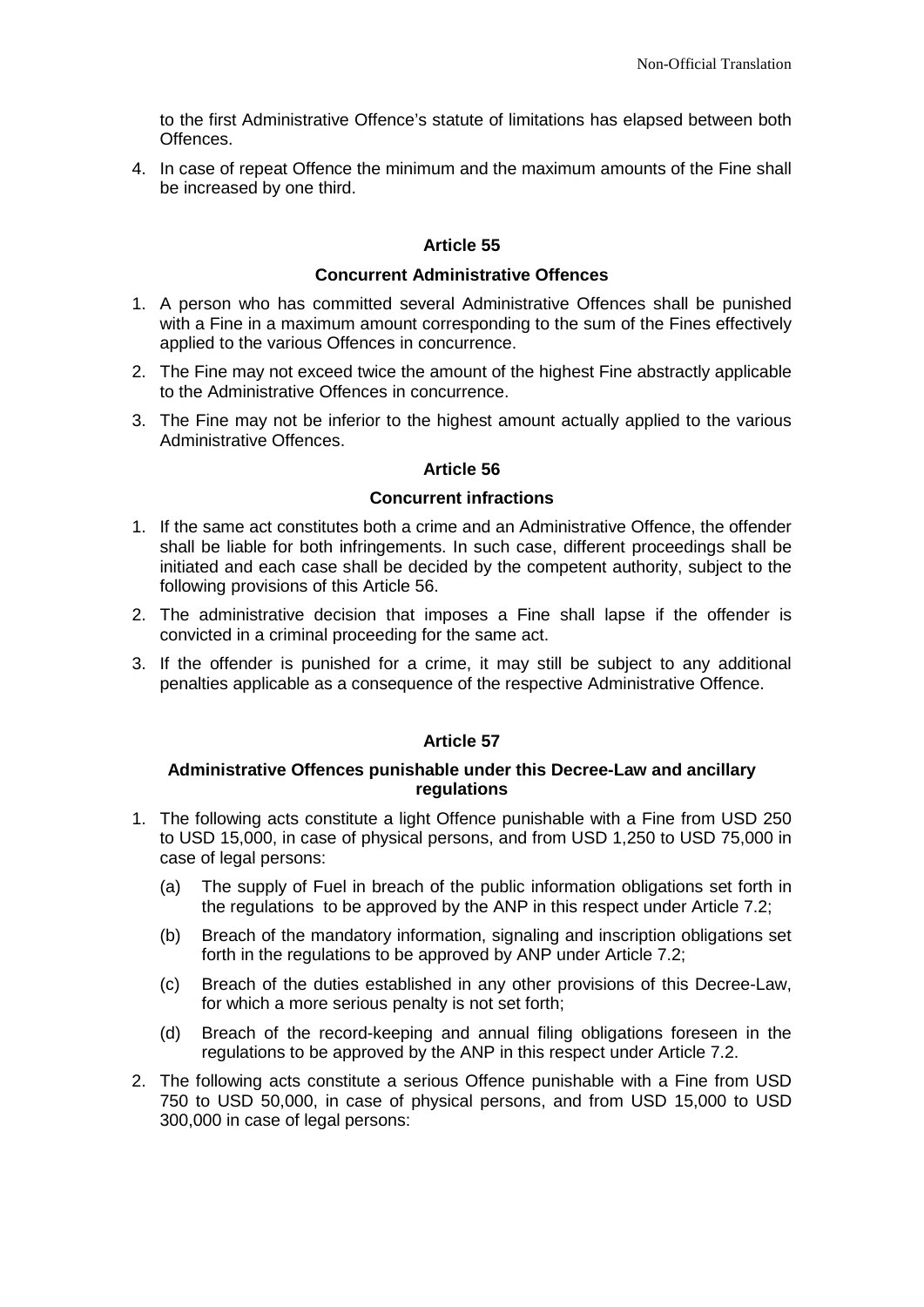- (a) Breach of the terms and conditions contained in the Licenses issued under Chapter III of this Decree-Law, whenever such breach is not deemed a very serious Offence;
- (b) Variation of the statutory Fuel, Lubricant or Biofuel Quality Standards, outside the situations foreseen in the regulations approved by the ANP in this respect under Article 7.2;
- (c) Breach of the rules for supply of Fuel additives provided in the regulations approved by the ANP in this respect under Article 7.2;
- (d) Breach of the Inspector's right of access and other rights, and the duties to cooperate with inspections set forth in Chapter V of this Decree-Law;
- (e) Breach of any other technical, administrative, environmental and riskmanagement provisions contained in the regulations to be approved by the ANP under Article 7.2, aimed at protecting the safety of the environment, persons and goods, and which is classified as a serious Offence.
- 3. The following acts constitute a very serious Offence punishable with a Fine from USD 1,500 to USD 150,000, in case of physical persons, and from USD 75,000 to USD 1,000,000 in case of legal persons:
	- (a) The importation and supply of Fuel or Biofuel in breach of the Fuel, Lubricant or Biofuel Quality Standards set forth in the regulations approved by the ANP in this respect under Article 7.2;
	- (b) Failure to comply with a preventative measure applied in accordance with Article 41;
	- (c) Carrying out of Downstream Activities without the necessary License;
	- (d) Breach of the technical rules, duties and requirements set forth in the regulations approved by the ANP under Article 7.2;
	- (e) Storage and/or Transportation of Fuel, Crude Oil, or other Petroleum in violation of the volumes and/or other specifications applicable as a result of the respective License or the regulations approved by the ANP under Article 7.2;
	- (f) Breach of any other technical, administrative, environmental and riskmanagement provisions contained in the regulations to be approved by the ANP under Article 7.2, aimed at protecting the safety of the environment, persons and goods, and which is classified as a very serious Offence.
- 4. The application of a Fine for a light Offence may be preceded by the issuance by the ANP of a compliance notice, establishing a deadline no greater than 30 days for the offender to correct the breach, and clarifying that failure to do so within the given deadline implies the automatic assessment of the Fine.
- 5. The breach of legal and regulatory provisions relating to the downstream sector, that establish rights, duties or technical requirements, and for which a Fine is foreseen, constitute an Administrative Offence.
- 6. For the purposes of Article 57.5, laws and regulations shall include all laws and regulations pertaining to technical, administrative, environmental and riskmanagement components of Downstream Activities, which shall include but not be limited to those set forth in Article 7.2.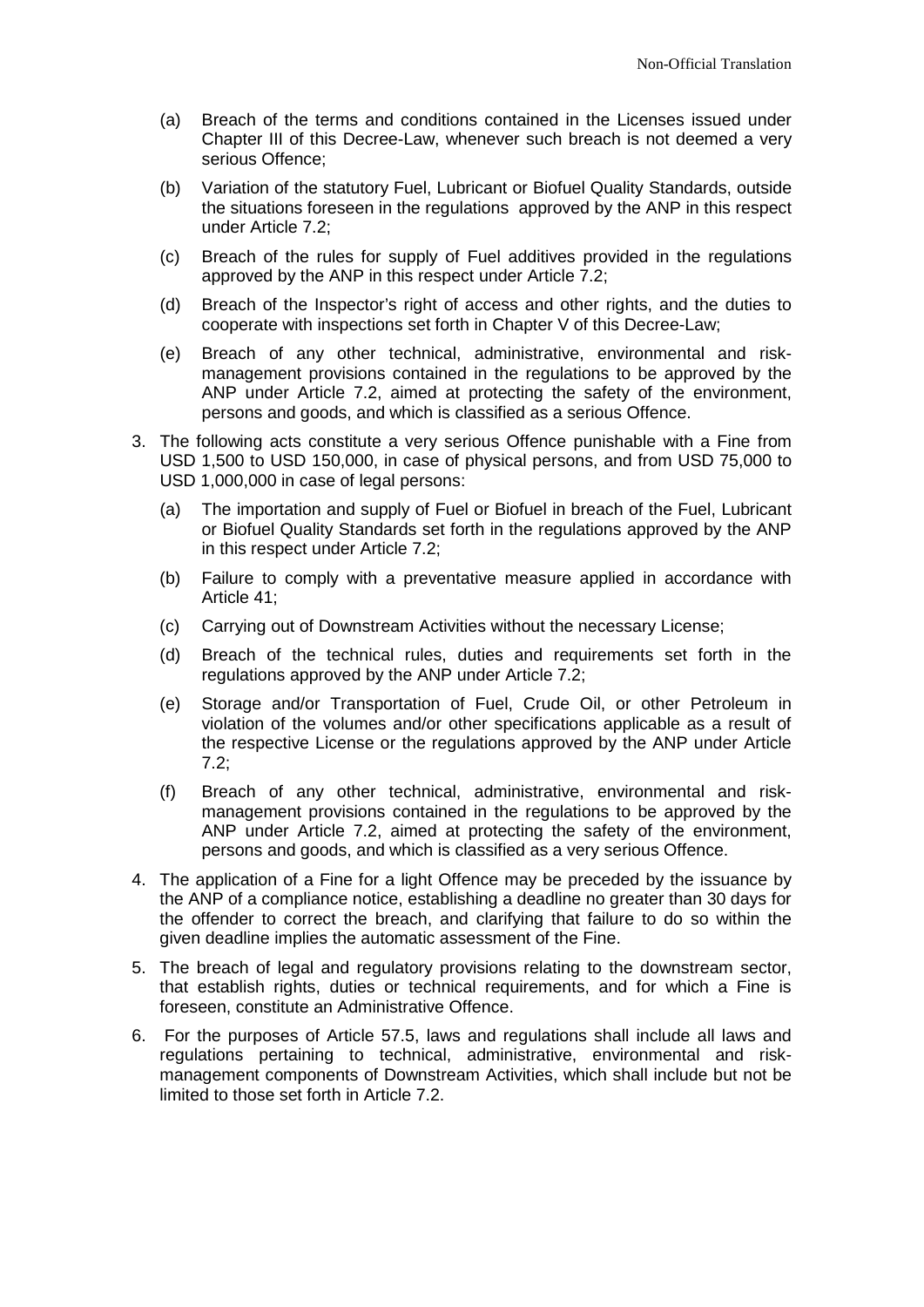# **Section V**

#### **Additional Sanctions**

## **Article 58**

#### **Additional sanctions**

The offender who commits an offense foreseen in this Decree-Law and ancillary regulations may also be sanctioned with the following additional sanctions:

- (a) Seizure and forfeiture of goods belonging to the offender and used to commit the offense or produced as a result thereof;
- (b) Closure, for up to two years, of the business or commercial activity subject to ANP prior licensing, in case of very serious Offenses;
- (c) Termination or suspension, for up to two years, of authorizations, licenses and permits related to the performance of the respective activity, in case of serious or very serious Offenses;
- (d) Sealing of production equipment;
- (e) Imposition of any measures deemed adequate to prevent environmental damage, or to recover the situation that existed prior to the Offense or minimize the effects resulting therefrom;
- (f) Publicizing of the conviction.

## **Article 59**

## **Procedure**

- 1. Additional sanctions shall always apply after the commitment by the offender of two very serious offenses, or of any set of five Offenses classified as serious or very serious, within a given two year period.
- 2. Notwithstanding Article 59.1, whenever the seriousness of the infraction or of the offender's culpability so justify, the offender may be subject to one or more of the additional sanctions listed in Article 58, which may be applied in conjunction with the Fines set forth in Article 57.
- 3. When the offender obstructs the enforcement of the measures foreseen in Articles 58.(b), and 58 (e), the ANP or the administrative authority that has applied the additional sanction may request that the competent entities notify the utility companies to suspend the supply of power to the offender's facilities.
- 4. The sanctions foreseen in Articles 58 (b), 58 (c) and 58 (d) may only be applied when the Offense was committed in the performance or due to the activities to which the authorizations, licenses or permits respect, or due to the operation of the facility.
- 5. The ANP shall keep a registry of Offenses committed by the various offenders for purposes of assessment of additional sanctions.

## **Article 60**

## **Forfeiture of goods to the State**

Any goods that were used or were aimed at being used to commit an Offence, or which were produced as a result thereof, may be forfeited to the State, provided same goods,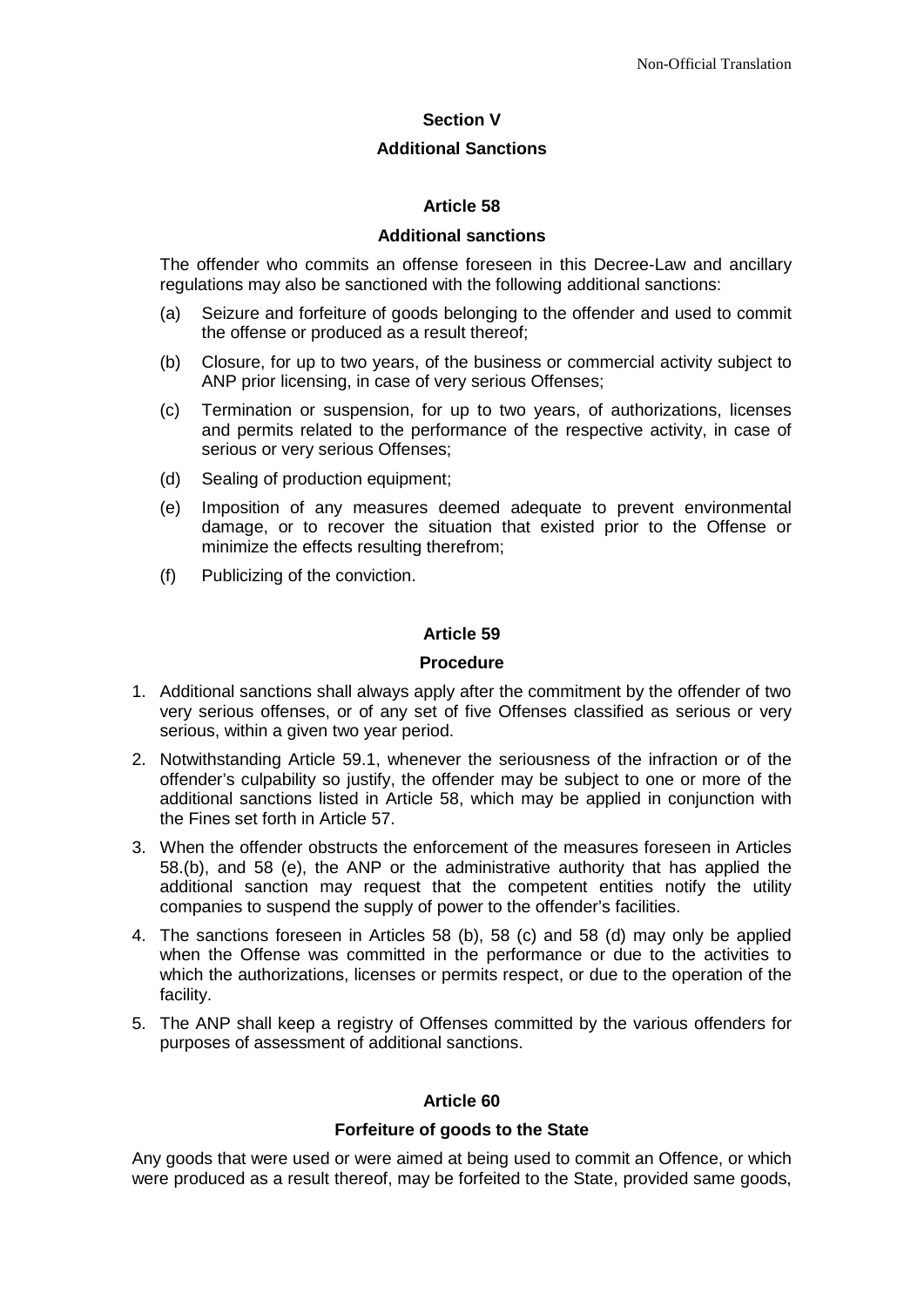due to their nature or the circumstances of the situation, represent a serious risk to the health, assets or safety of people or the environment, or there is a serious risk that they will be used to commit a crime or another Offence foreseen in this Decree-Law.

# **Article 61**

## **Goods belonging to third parties**

The forfeiture of goods belonging to third parties to the State can only occur when:

- (a) their owners have contributed, with fault, to their use or production or have benefited from the Offence; or
- (b) the goods have been acquired, by any means, after the commitment of the Offence, and the acquirers were aware of their origin.

# **Article 62**

#### **Suspension of additional sanctions**

- 1. The administrative authority that has applied the additional sanction may totally or partially suspend its enforcement.
- 2. The suspension referred in Article 62.1 may be conditional on the compliance with certain obligations, notably those deemed necessary to correct the unlawful situation, repair the damages caused, or prevent risk to the health or safety of persons and goods, or to the environment.
- 3. The duration of the suspension shall be between one and three years, counted as of the date of expiration of the deadline for judicial challenge of the penalty for an Administrative Offence.
- 4. Upon expiration of the suspension period, the sanction shall be deemed of no effect, provided the offender has not committed another Administrative Offence or breached any duty that has been imposed on it during the suspension term. If another Administrative Offence has been committed or the said duties beached, the additional sanction shall be applied.

## **Section VI – Statute of limitations**

## **Article 63**

#### **Statute of limitations**

- 1. Notwithstanding the general rules on interruption and suspension of statutes of limitations contained in other laws which shall apply to these proceedings, duly adapted, the proceedings aimed at sanctioning Administrative Offences and applying additional sanctions is subject to a statute of limitations of three years as of the date on which the infraction occurs.
- 2. The statute of limitations for Fines and additional sanctions is three years.
- 3. Notwithstanding the general rules on interruption and suspension of statutes of limitations contained in the Criminal Code, the period of the statute of limitations set forth in Article 63.2 is counted as of the date on which the administrative or judicial decision which determines the applicability of the Fine or additional sanction becomes final or *res iudicata*.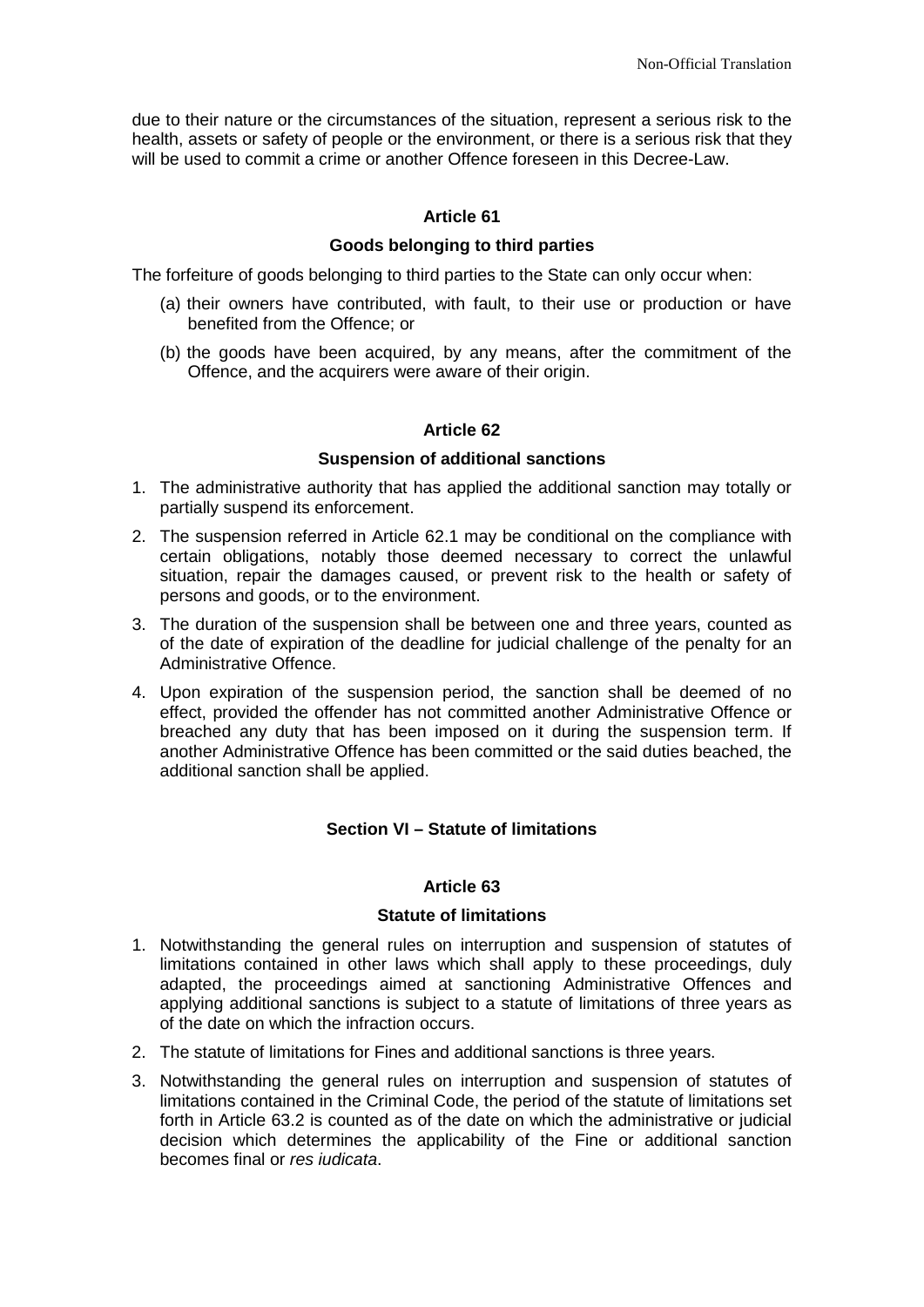# **CHAPTER VI – Transitional and Final Provisions**

#### **Article 64**

#### **Downstream Activities' Inspection Division**

- 1. The ANP is hereby authorized to create an inspection team, the Downstream Activities' Inspection Division, to carry out its supervision and inspection powers and responsibilities under this Decree-Law.
- 2. The powers of the Downstream Activities' Inspection Division under Articles 7.1 (d), 7.1 (e) and 7.1 (f) include, but are not limited to:

(a) Collecting, analyzing, treating and processing all data obtained from the Licensees as a result of its regular inspection and supervision actions carried out within the scope of its powers;

(b) Planning supervision and inspection activities in its different areas of intervention;

(c) Executing supervision and inspection actions, if necessary together with other administrative authorities. The ANP may request the use of police force, whenever deemed necessary to effectively carry out its inspection duties;

(d) Preparing Notices of Offence respecting the breach of legal and regulatory provisions;

(e) Preparing and conducting investigations, inquiries and processes related to Administrative Offences, required to duly ground the proposed decision to be taken within the ANP's sanctioning powers.

- 3. For the purposes of this article, the ANP and its supervising Inspectors may request that any Licensee provide them with the documentation required to prove the facts subject to the ANP's regulation, as well as the access to any place or Downstream Infrastructure used in the Licensee's activity, under Article 36 of this Decree-Law.
- 4. The Inspectors of the Inspection Division referred in this article shall be granted the necessary administrative and other means required for the effective performance of their activities and shall, at all times, be duly identified.
- 5. The ANP shall issue regulations on the Inspection Division as soon as it possesses the personnel and material means to effectively implement the same.

## **Article 65**

#### **Transitional Provision**

- 1. All physical and legal persons carrying out Downstream Activities on the effective date of this Decree-Law shall be given a deadline, set forth in the regulations to be approved by the ANP under Article 7.2, to request the respective License and to bring their operations into compliance with the rules set forth herein and in other regulations applicable to their activities.
- 2. Within six months of the effective date of this Decree-Law, the physical and legal persons referred in Article 65.1 shall provide the ANP with information on their existing activities, by completing the form attached to this Decree-Law as Annex II, which shall contain the following information:
	- (a) Type of Downstream Activity;
	- (b) Existing Downstream Infrastructure;
	- (c) Products;
	- (d) Identification details of the legal or physical person;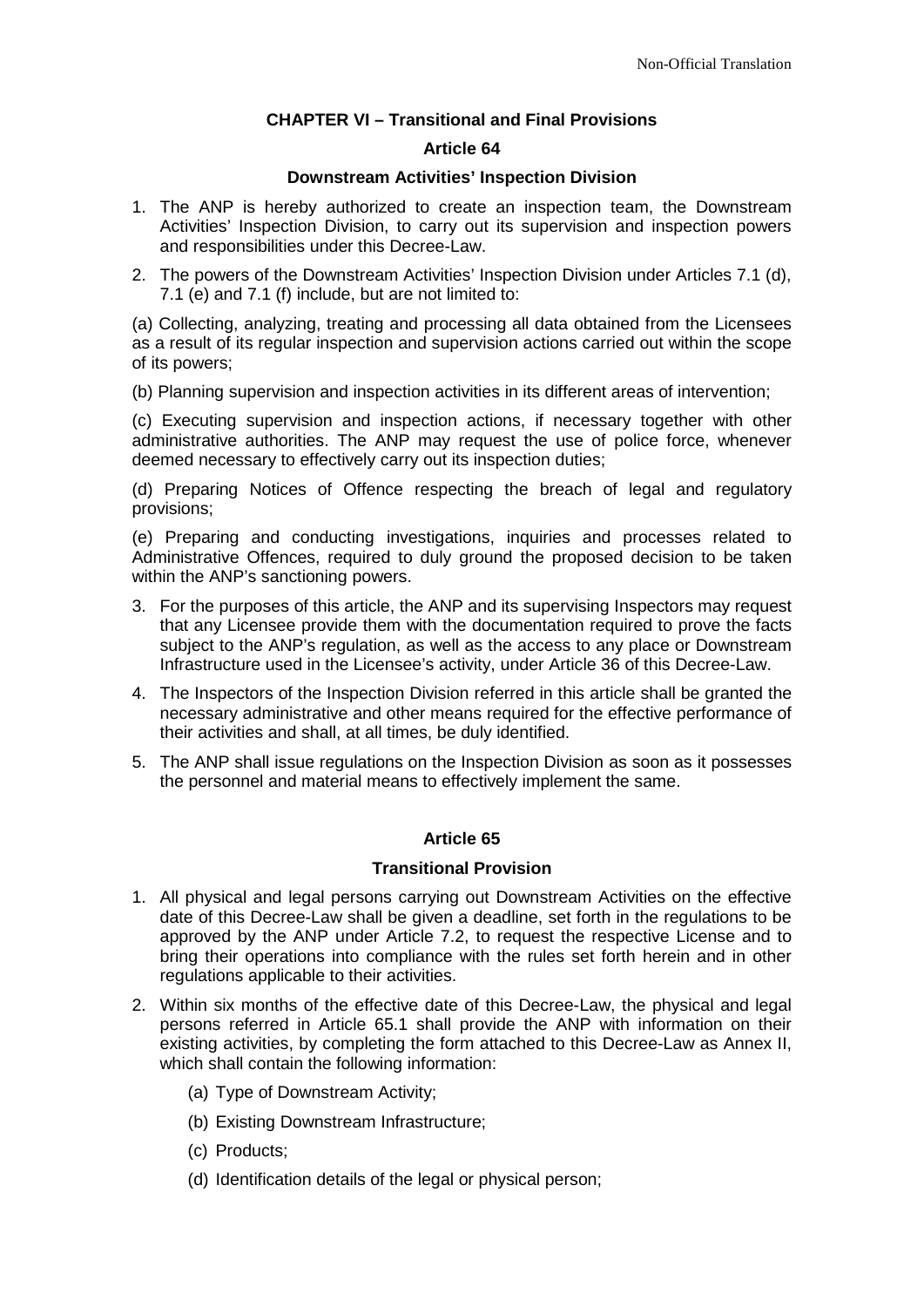- (e) Geographical area of activity.
- 3. The issuance of Licenses for performance of the various Downstream Activities by the ANP is dependent on the prior approval of the necessary regulations under Article 7.2.
- 4. The ANP shall issue a public notice of the approval of the necessary regulations and of the date from which it will start accepting License applications on its website and in the *Jornal da República.*

#### **Subsidiary law**

- 1. Unless otherwise provided in this Decree-Law, the following statutes shall apply on a subsidiary basis, duly adapted:
	- (a) the Decree-Law on Administrative Procedure, in respect of the ANP's activities of an administrative nature, foreseen in Chapters III and IV hereof; and
	- (b) the Criminal Code, the Criminal Procedure Code, and ancillary legislation, in respect of the establishment and determination of Administrative Offences, investigation procedures, and application of Fines and additional sanctions, foreseen in Chapter V hereof.
- 2. Unless otherwise provided for in this Decree-Law, in the procedure for application of a Fine and additional sanctions, the ANP shall be entitled to all the rights and is subject to all the duties set forth in law required for the investigation of Offences and the application of the Fines established herein.

#### **Article 67**

#### **Repeal**

- 1. All prior legislation contradicting the provisions of this Decree-Law is hereby repealed.
- 2. The general law on licensing of economic activities, including the provisions of Decree-Law no. 24/2011, shall not apply to downstream economic activities governed by this Statute, insofar as special rules are set forth herein.

#### **Article 68**

#### **Effective Date**

This Decree-Law is effective on the day following its publication in the *Jornal da República*.

Approved at the Council of Ministers on 12 October 2011.

The Prime Minister,

\_\_\_\_\_\_\_\_\_\_\_\_\_\_\_\_\_\_\_\_\_ Kay Rala Xanana Gusmão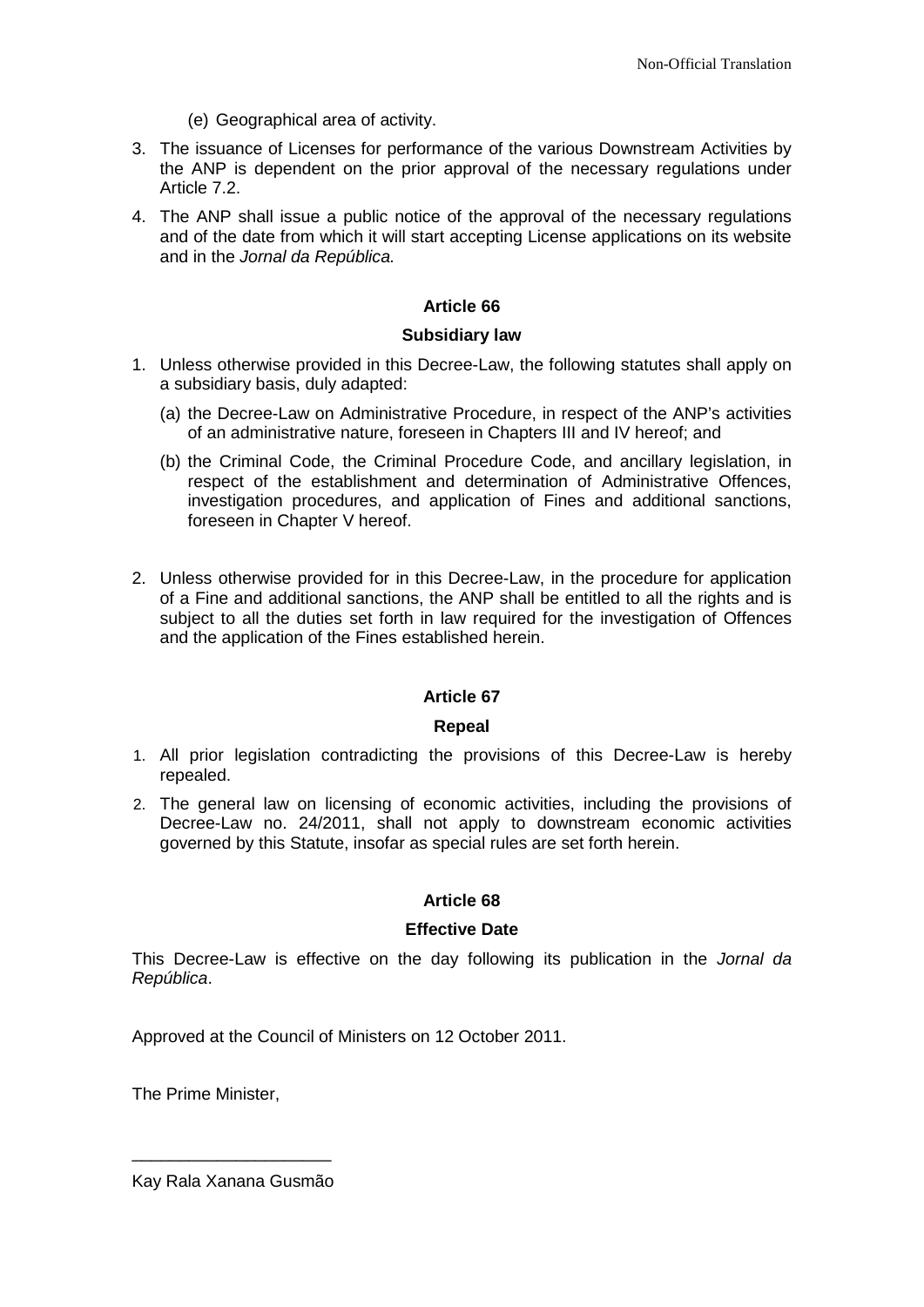Promulgated on 15 January 2012,

Be it published

The President of the Republic,

\_\_\_\_\_\_\_\_\_\_\_\_\_\_\_\_\_\_\_\_\_\_\_\_

José Ramos-Horta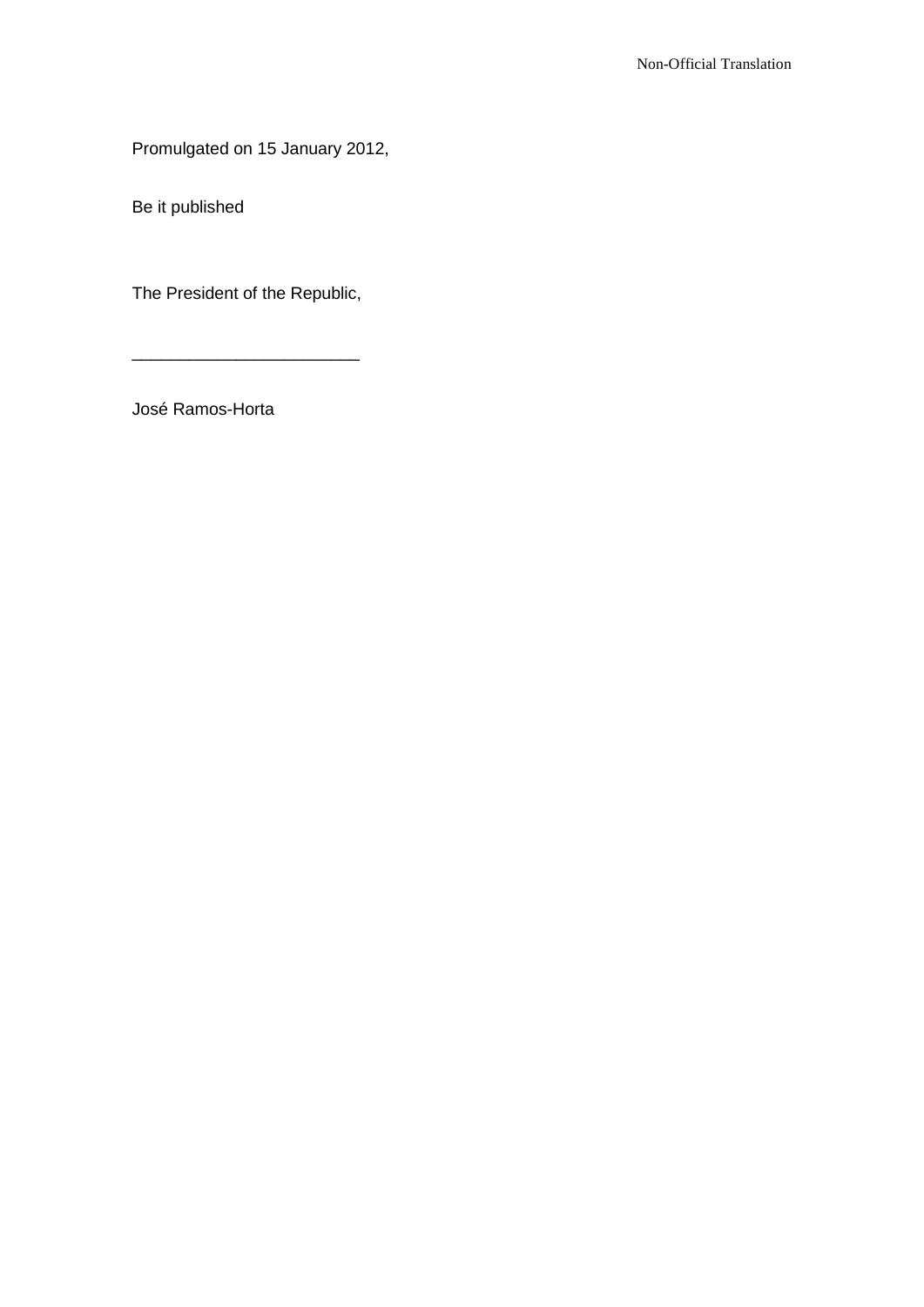<u> 1980 - Johann Barbara, martxa amerikan personal (h. 1980).</u>

 $\overline{\mathbf{u}}$ 

٦

 $\overline{\phantom{a}}$ 

# **ANNEX I FORM OF LICENSE**



# *DOWNSTREAM ACTIVITIES LICENSE*

*No. \_\_\_\_/20\_\_*

 $\blacksquare$ 

 $\overline{\Gamma}$ 

 $\mathsf{r}$ 

| <b>COMPANY IDENTIFICATION</b> |                 |       |
|-------------------------------|-----------------|-------|
| Name or Company Designation:  |                 |       |
| Registration no.:             | Share Capital:  |       |
| Taxpayer Identification No.:  |                 |       |
| Representative:               |                 |       |
| Address:                      |                 |       |
| ZIP Code:                     | District:       | Suco: |
| Telephone:                    | E-mail address: |       |
|                               |                 |       |

| <b>ACTIVITIES</b><br>Please check where applicable                                                                                                                                                                             |                                                                           |
|--------------------------------------------------------------------------------------------------------------------------------------------------------------------------------------------------------------------------------|---------------------------------------------------------------------------|
| Main Activity (ies)                                                                                                                                                                                                            | Supporting Activity(ies)                                                  |
| Supply                                                                                                                                                                                                                         | Supply                                                                    |
| Processing                                                                                                                                                                                                                     | Processing                                                                |
| Storage                                                                                                                                                                                                                        | Storage                                                                   |
| Transportation                                                                                                                                                                                                                 | Transportation                                                            |
| Marketing                                                                                                                                                                                                                      | Marketing                                                                 |
| Trading                                                                                                                                                                                                                        | Trading                                                                   |
| Construction and operation of pipelines and<br>└<br>fuel distribution networks                                                                                                                                                 | Construction and operation of pipelines and fuel<br>distribution networks |
| Construction and operation of fuel supply<br>stations                                                                                                                                                                          | Construction and operation of fuel supply stations                        |
| Other the contract of the contract of the contract of the contract of the contract of the contract of the contract of the contract of the contract of the contract of the contract of the contract of the contract of the cont |                                                                           |
| Please specify                                                                                                                                                                                                                 | Please specify                                                            |

| <b>LICENSE TYPE</b><br>Please check where applicable |                                                        |                                                    |
|------------------------------------------------------|--------------------------------------------------------|----------------------------------------------------|
| New                                                  | Renewal                                                | Duration: ___ years<br>Fee amount and periodicity: |
|                                                      | Identification of the vehicles used in the activities: |                                                    |
|                                                      | Special conditions, duties or limits of the License:   |                                                    |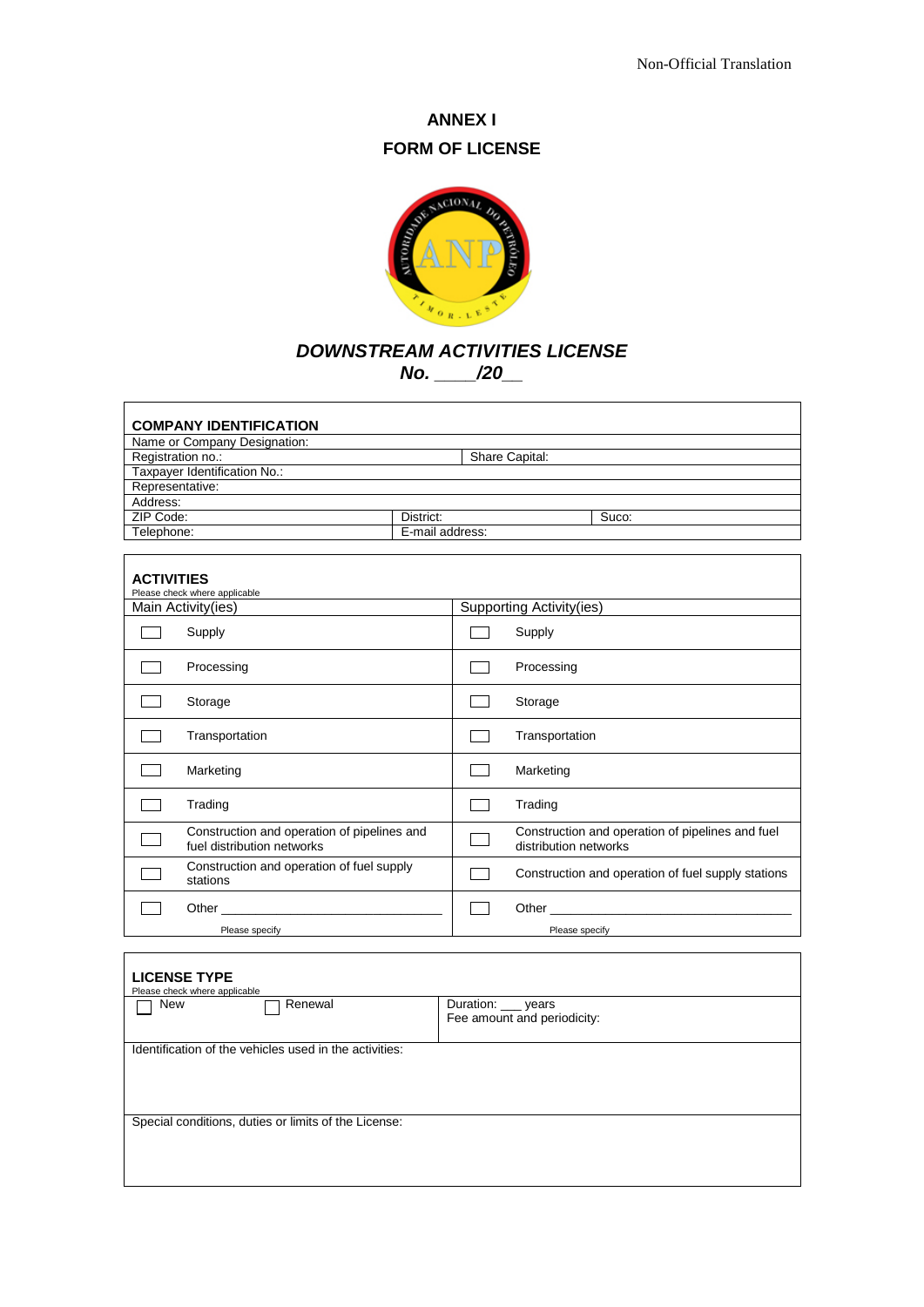| Additional details: |  |
|---------------------|--|
|                     |  |

|               | <b>DOCUMENTS FILED</b><br>Please check where applicable                                                        |                                                                                                                                                                                        |
|---------------|----------------------------------------------------------------------------------------------------------------|----------------------------------------------------------------------------------------------------------------------------------------------------------------------------------------|
|               | The Applicant has filed the following documents with the ANP:                                                  |                                                                                                                                                                                        |
|               | Companies' Registry certificate                                                                                | Certificate confirming non-existence of tax and<br>social security debts                                                                                                               |
|               | Copy of the company's by-laws and proof of<br>deposit of the share capital                                     | Proof of insurance covering the activity or<br>activities the company wishes to carry out                                                                                              |
|               | Registration with the National Directorate for<br>Commerce of the Ministry of Tourism<br>Commerce and Industry | Documents evidencing the company's<br>organizational and financial capability to carry out<br>the activities for which it is seeking licensing                                         |
|               | <b>Taxpayer Identification Number</b>                                                                          | CV's of the technical staff responsible for the<br>management of its operations, evidencing that<br>they have the necessary training, experience and<br>know-how to carry out the same |
|               | Proof of filing of the previous year's tax return,<br>if applicable                                            | Detailed business plan                                                                                                                                                                 |
| Observations: |                                                                                                                |                                                                                                                                                                                        |
|               |                                                                                                                |                                                                                                                                                                                        |
|               |                                                                                                                |                                                                                                                                                                                        |
|               | Signature of Legal Representative                                                                              | To be completed by ANP<br>Fees paid: _<br>Receipt No.                                                                                                                                  |

|                 | Receipt No.                           |
|-----------------|---------------------------------------|
| Signature:      | Signature of the individual in charge |
| Place:<br>Date: |                                       |
|                 |                                       |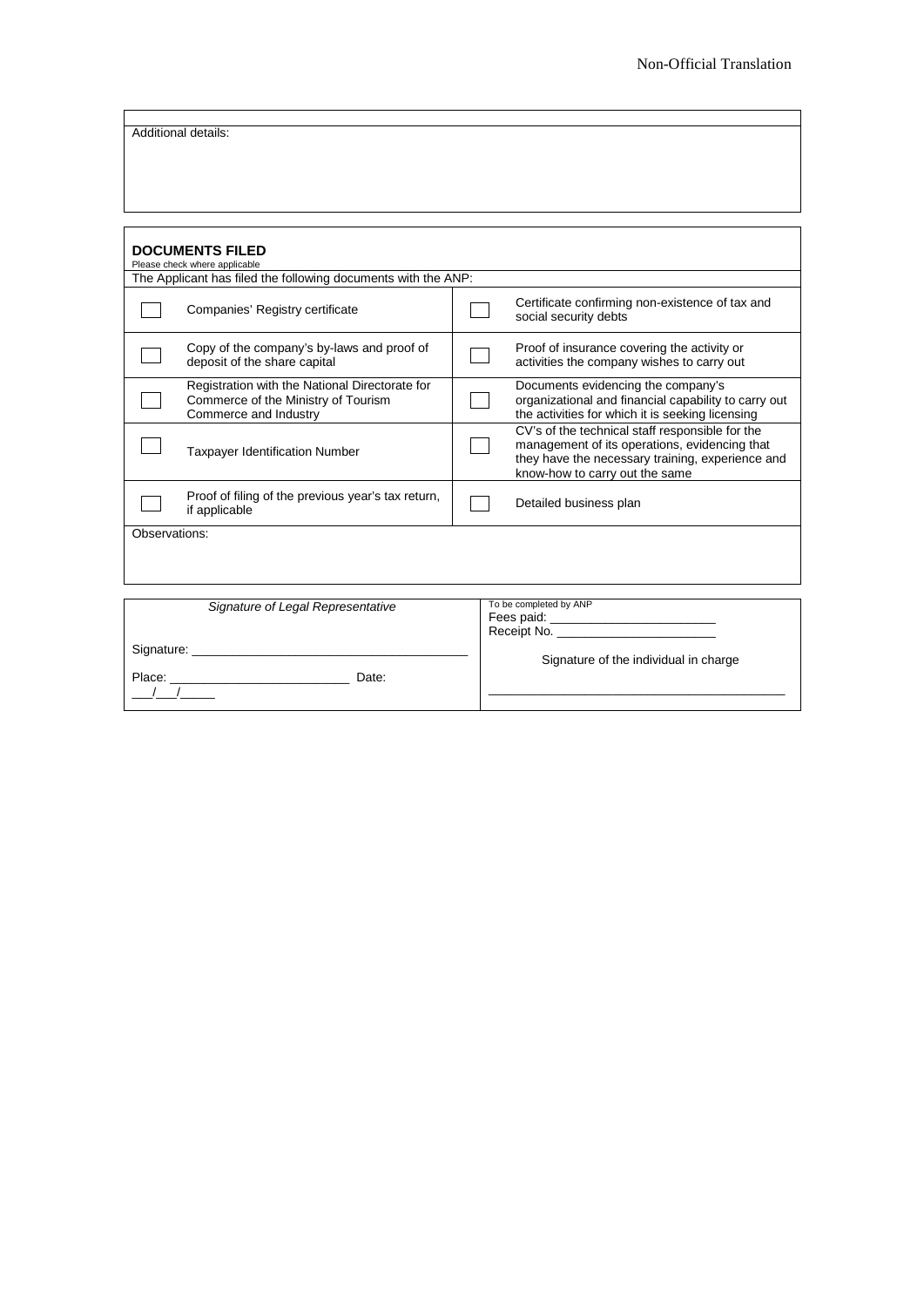# **ANNEX II TRANSITIONAL PERIOD INFORMATION FORM**



| <b>1. COMPANY IDENTIFICATION</b> |                 |                |       |
|----------------------------------|-----------------|----------------|-------|
| Name or Company Designation:     |                 |                |       |
| Business registration no.:       |                 | Share Capital: |       |
| Certificate of registration no.: |                 |                |       |
| Taxpayer Identification No.:     |                 |                |       |
| Representative:                  |                 |                |       |
| Address:                         |                 |                |       |
| ZIP Code:                        | District:       |                | Suco: |
| Telephone:                       | E-mail address: |                |       |
| Fax No.:                         |                 |                |       |

#### **2. INFORMATION**

Please provide a description of the Company's downstream activities for the purposes of Article 65.2 of Decree-Law no.  $\_$   $/$   $\_$  , of  $\_$ 

Commencement of activity in the country: Date (dd/mm/yyyy):

Please indicate the current status of your registration request and/or authorization procedure:

- □ Registered and/or authorized to carry out activity
- Waiting for registration or authorization / provisional registration
- Denied

| <b>3. ACTIVITIES</b><br>Please check the current activities in which you are engaged in the country |
|-----------------------------------------------------------------------------------------------------|
| $\Box$ Supply                                                                                       |
| □ Processing                                                                                        |
| $\Box$ Storage                                                                                      |
| □ Transportation                                                                                    |
| $\Box$ Marketing                                                                                    |
| $\Box$ Trading                                                                                      |
| □ Construction and operation of pipelines and fuel distribution networks                            |
| $\Box$ Construction and operation of fuel supply station                                            |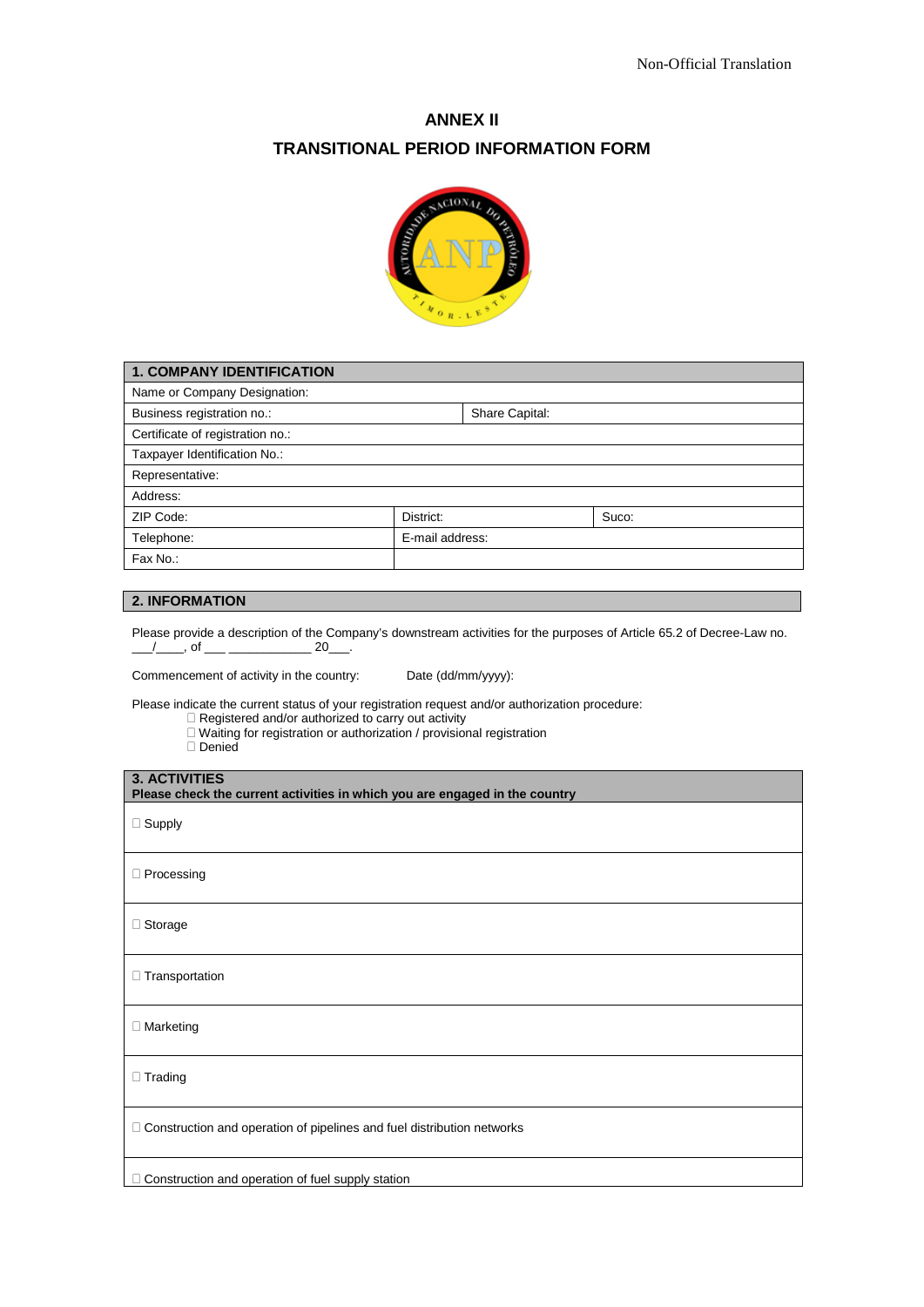$\Box$  Other

Please specify

#### **4. EXISTING DOWNSTREAM INFRASTRUCTURE** Please detail the Company's infrastructure and respective location

**Designation Address/Location/GPS Coordinates Description**  $\Box$  $\Box$  $\Box$  $\Box$  Please check if additional information is provided in Annexes

#### **5. PRODUCTS**

Please provide a description of products produced, stored, transported, marketed, etc.

| <b>Product Description</b>                                           | <b>Estimated Annual Value</b> | <b>Measurement Unit</b> |
|----------------------------------------------------------------------|-------------------------------|-------------------------|
|                                                                      |                               |                         |
|                                                                      |                               |                         |
|                                                                      |                               |                         |
|                                                                      |                               |                         |
|                                                                      |                               |                         |
|                                                                      |                               |                         |
|                                                                      |                               |                         |
|                                                                      |                               |                         |
|                                                                      |                               |                         |
|                                                                      |                               |                         |
|                                                                      |                               |                         |
|                                                                      |                               |                         |
|                                                                      |                               |                         |
|                                                                      |                               |                         |
|                                                                      |                               |                         |
|                                                                      |                               |                         |
| $\Box$ Please check if additional information is provided in Annexes |                               |                         |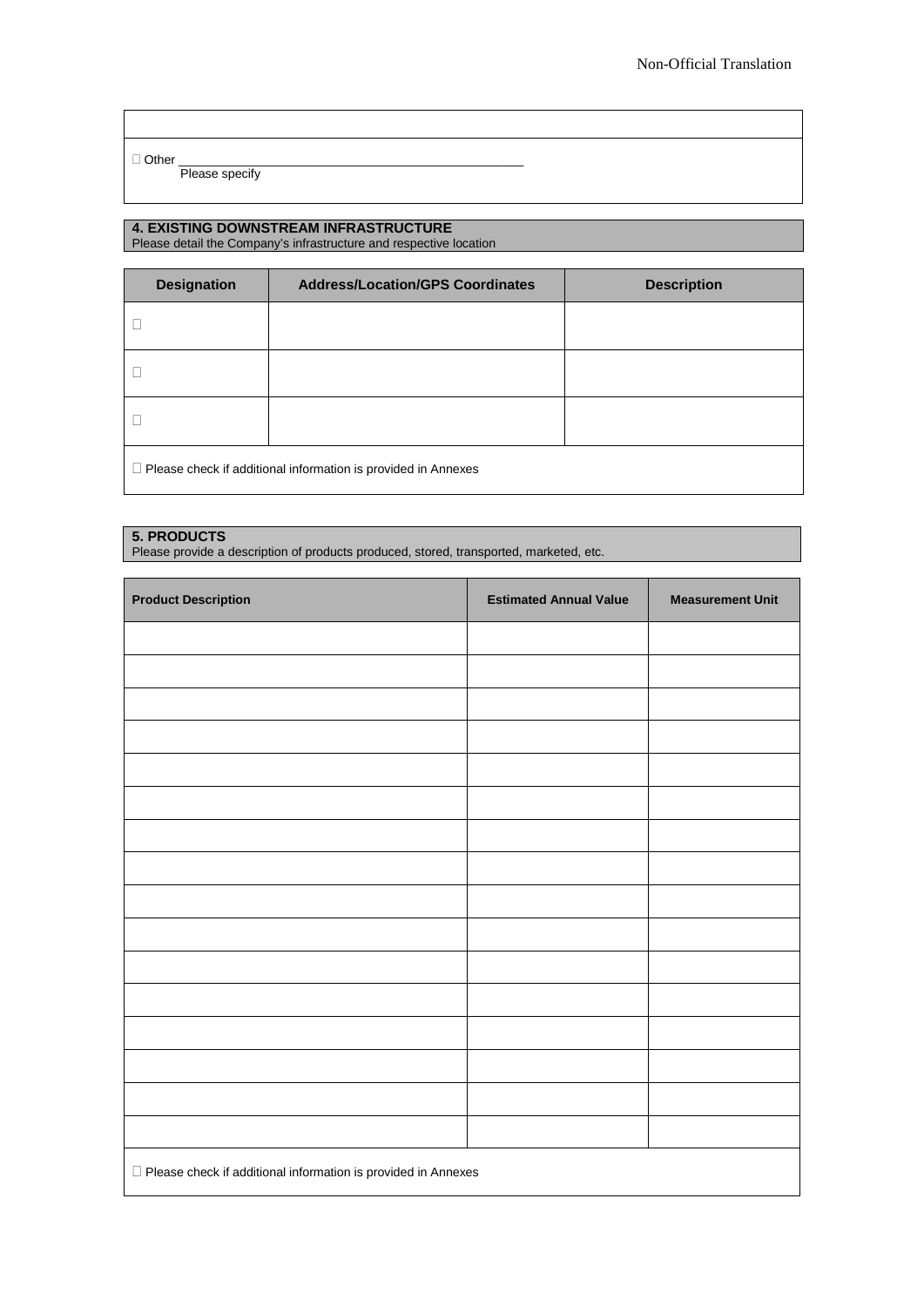#### **6. OPERATION**

Please provide information on the Company's operations

# **Production Period**<br>**Hours per day:**

Days per month: Months per year:

| <b>Product Description</b>                                           | <b>Maximum Annual Capacity</b> | <b>Measurement Unit</b> |
|----------------------------------------------------------------------|--------------------------------|-------------------------|
|                                                                      |                                |                         |
|                                                                      |                                |                         |
|                                                                      |                                |                         |
|                                                                      |                                |                         |
|                                                                      |                                |                         |
|                                                                      |                                |                         |
|                                                                      |                                |                         |
|                                                                      |                                |                         |
|                                                                      |                                |                         |
|                                                                      |                                |                         |
|                                                                      |                                |                         |
|                                                                      |                                |                         |
|                                                                      |                                |                         |
|                                                                      |                                |                         |
|                                                                      |                                |                         |
|                                                                      |                                |                         |
|                                                                      |                                |                         |
| $\Box$ Please check if additional information is provided in Annexes |                                |                         |

**7. Production Stage**

Please provide information on all stages comprised in the production process, including support stages (e.g. raw materials reception, equipment maintenance, etc). In addition, please specify if all stages listed are comprised in the productive process.

| <b>Stage No.</b> | <b>Stage designation</b> | <b>Productive Process? (Yes/No)</b> |
|------------------|--------------------------|-------------------------------------|
|                  |                          |                                     |
| 2                |                          |                                     |
|                  |                          |                                     |
| 3                |                          |                                     |
| 4                |                          |                                     |
| 5                |                          |                                     |
| 6                |                          |                                     |
|                  |                          |                                     |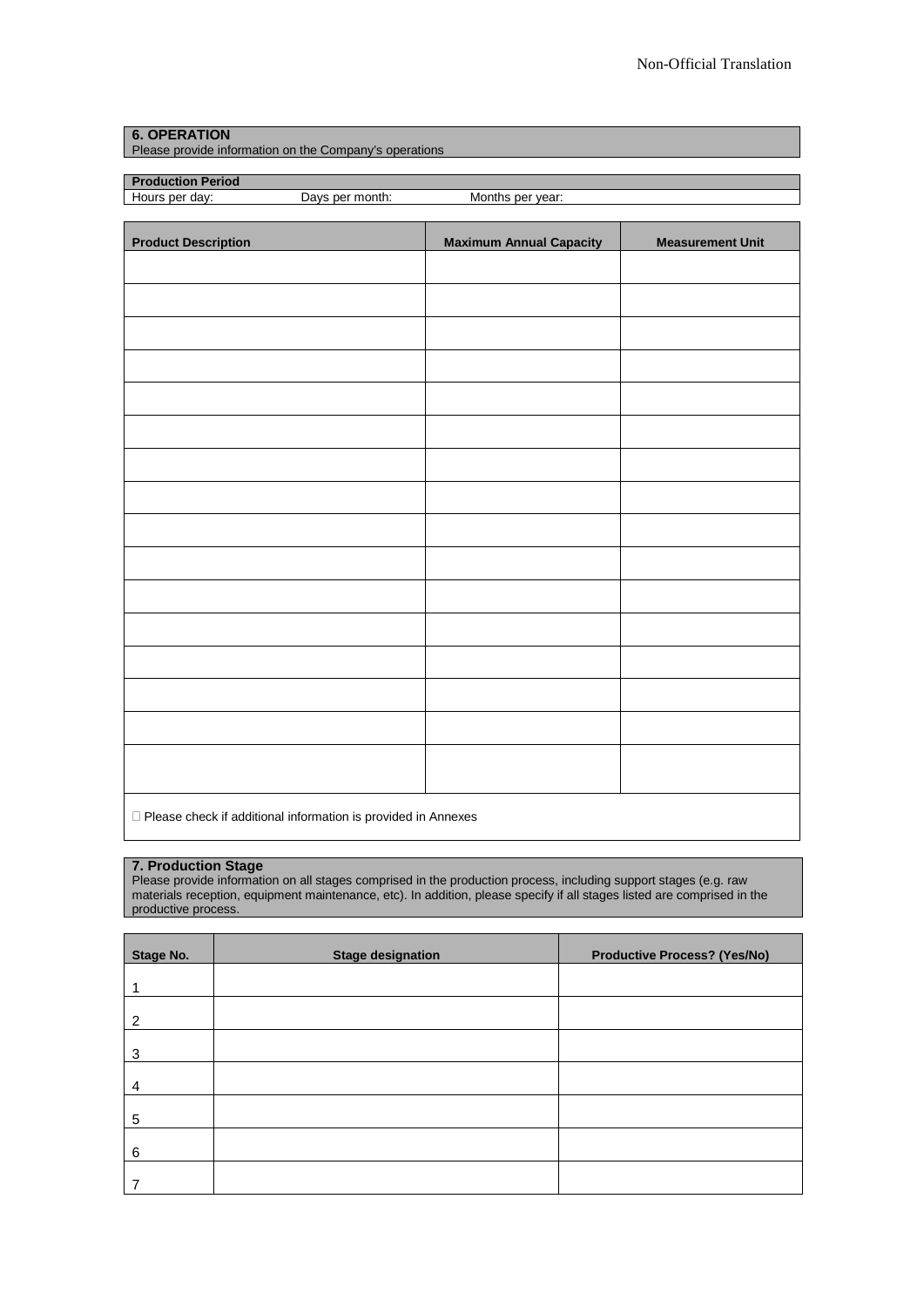| 8                                                                    |  |  |
|----------------------------------------------------------------------|--|--|
| 9                                                                    |  |  |
| 10                                                                   |  |  |
| 11                                                                   |  |  |
| 12                                                                   |  |  |
| 13                                                                   |  |  |
| 14                                                                   |  |  |
| 15                                                                   |  |  |
| $\Box$ Please check if additional information is provided in Annexes |  |  |

#### **8. Employees**

Please provide information on the number of employees working in Timor-Leste. In addition, please detail the nationality of said employees.

| No.                                                                  | <b>Employee Name</b> | <b>Nationality</b> |
|----------------------------------------------------------------------|----------------------|--------------------|
| 1                                                                    |                      |                    |
| $\overline{c}$                                                       |                      |                    |
| $\ensuremath{\mathsf{3}}$                                            |                      |                    |
| $\overline{4}$                                                       |                      |                    |
| $\sqrt{5}$                                                           |                      |                    |
| $\,6\,$                                                              |                      |                    |
| $\boldsymbol{7}$                                                     |                      |                    |
| 8                                                                    |                      |                    |
| $\boldsymbol{9}$                                                     |                      |                    |
| $10\,$                                                               |                      |                    |
| 11                                                                   |                      |                    |
| 12                                                                   |                      |                    |
| $13$                                                                 |                      |                    |
| $14$                                                                 |                      |                    |
| 15                                                                   |                      |                    |
| $\Box$ Please check if additional information is provided in Annexes |                      |                    |